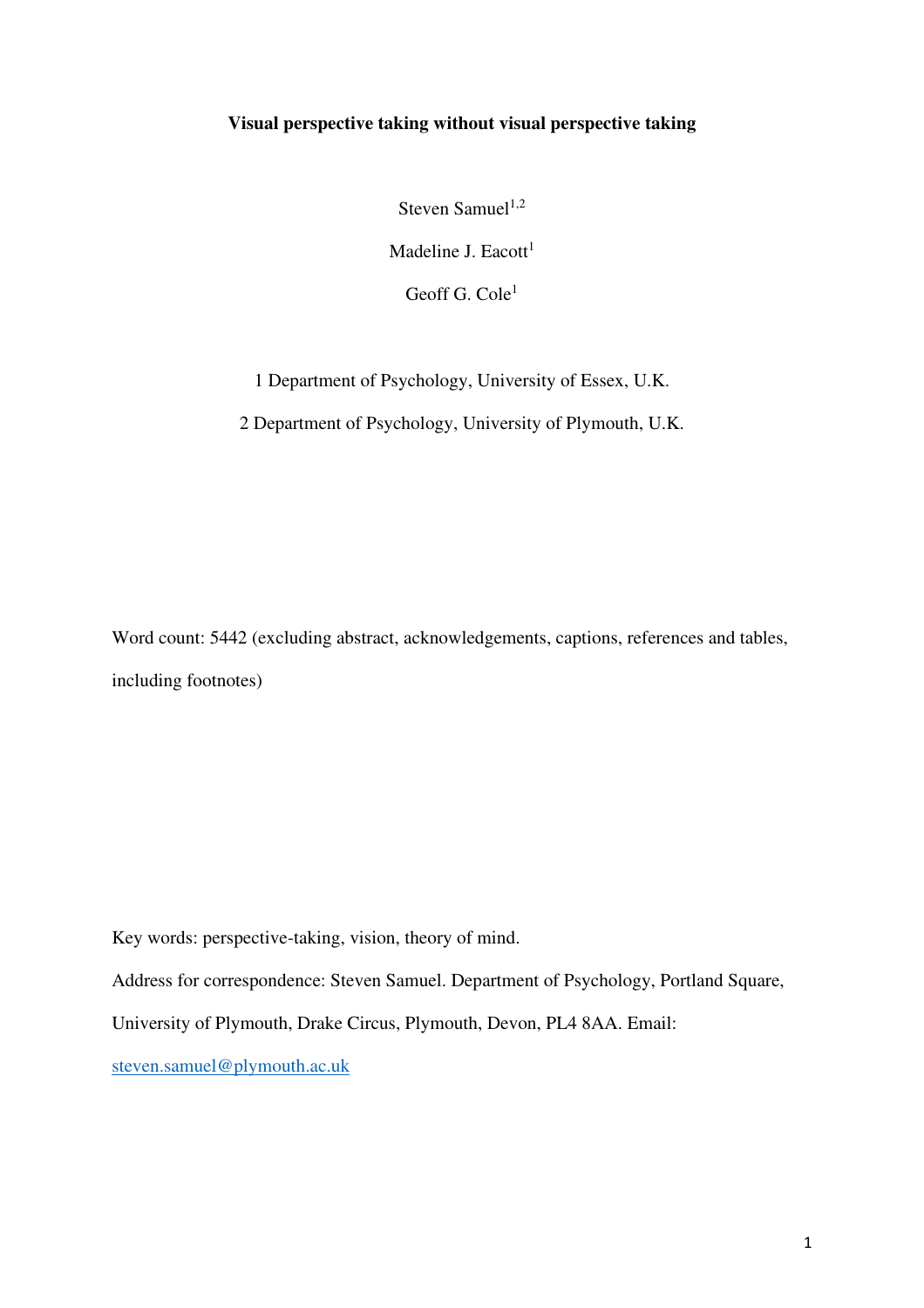### **Abstract**

What happens when an observer takes an agent's visual perspective of a scene? We conducted a series of experiments designed to measure what proportion of adults take a *stimulus-centered* rather than *agent-centered* approach to a visual perspective taking task. Adults were presented with images of an agent looking at a number (69). From the perspective of the viewer, the number appeared upside down. We then asked participants what number the agent saw. An agent-centered approach, i.e., one that takes into account the other's visual experience, should produce the correct answer '69'. Even an egocentric error (i.e., the participant's own perspective) would provide the same correct response. We were interested in what proportion of participants would give the incorrect answer '96', which is best explained by a stimulus-centered rather than agent-centered strategy, namely 'flipping' each digit one at a time from left to right. Crucially, such a strategy ignores the alternative visual perspective. We found that, on average, 12-21% of participants made this error. We discuss this finding in the context of the key questions around representation, content, and Theory of Mind in visual perspective taking.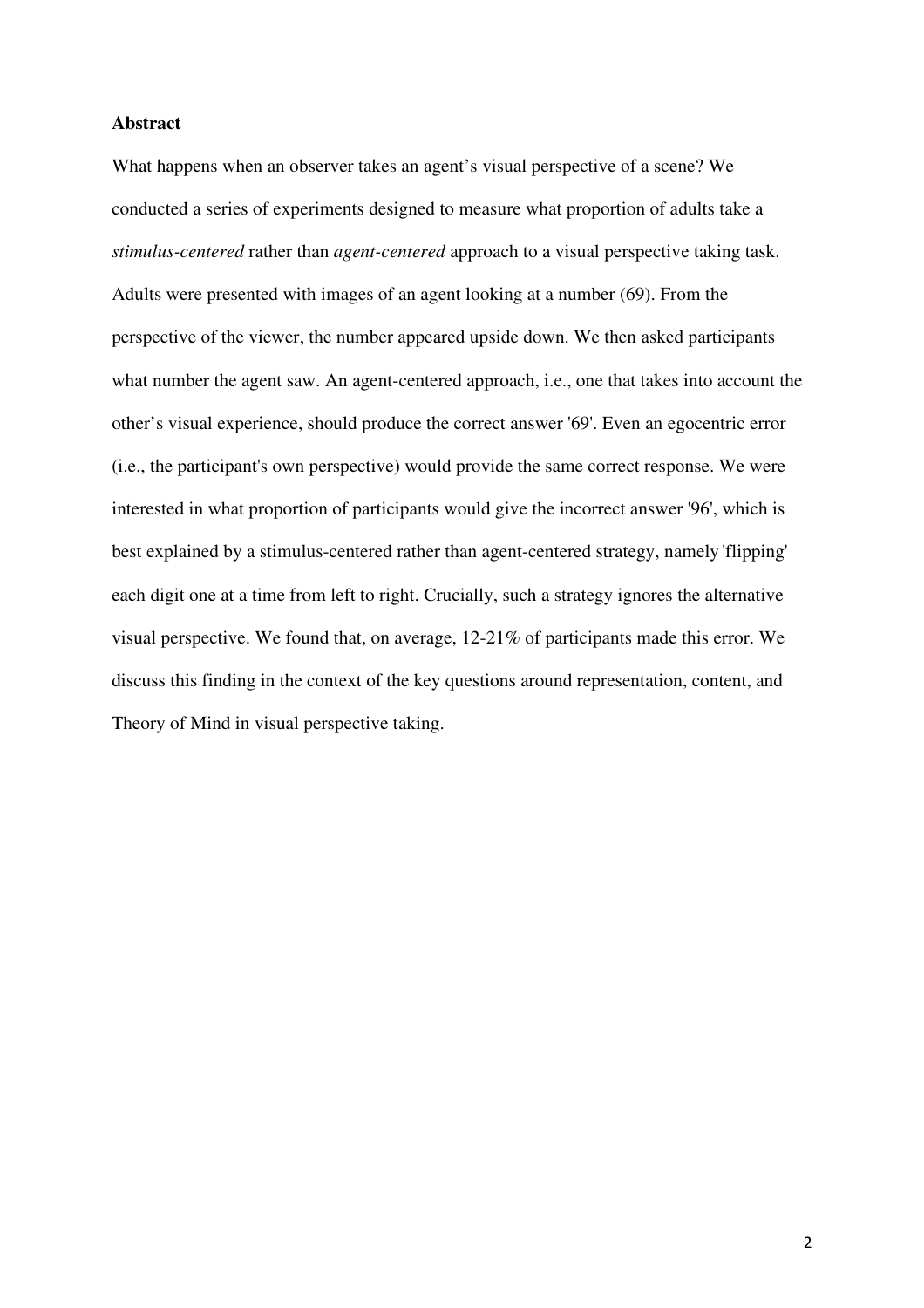### **Introduction**

Visual perspective taking (VPT) concerns the ability to represent and/or make judgments about the viewpoint of another person, and it is often central to successful communication and interaction with others (Brown-Schmidt, Gunlogson, & Tanenhaus, 2008; Clark & Brennan, 1991; Linde & Labov, 1975). Despite decades of research going back at least as far as Piaget (Piaget & Inhelder, 1956), there is currently no formal model or theory of VPT (Cole & Millett, 2019). A crucial issue for any such model is the question of *what aspects of a viewpoint an observer can reliably represent* (Cole, Millett, Samuel, & Eacott, 2020). Consistent with what might be called an 'intuitive' view of VPT, some scholars have suggested that it is possible to simulate the visual experiences of others in quasiperceptual, image-like form (Ward, Ganis, & Bach, 2019; Ward, Ganis, McDonough, & Bach, 2020). Others have suggested such representations are theoretically problematic (Cole & Millett, 2019; Cole et al., 2020), and that perspective-takers bring naive and often erroneous concepts of how vision works to bear on VPT problems (Samuel, Hagspiel, Eacott, & Cole, 2021). Some have broken the problem up by proposing two systems, one which spontaneously captures ('registers') simple visual links between agents and objects, and one which is effortful but can generate a richer, more detailed representation of appearance (Apperly & Butterfill, 2009; Butterfill & Apperly, 2013).

An equally important but rarely-asked question is how frequently observers need to represent other visual perspectives in VPT. For instance, it has been demonstrated that some VPT problems can be solved by drawing imaginary lines from agents' eyes to objects, concluding that something is not seen if objects lie in their paths (Michelon & Zacks, 2006). Other VPT tasks might be tackled by relating target objects to the agent in the form of simple spatial propositions such as 'in front of', a process called object-centered spatial coding (Santiesteban, Shah, White, Bird, & Heyes, 2015). The ability to reverse spatial mappings for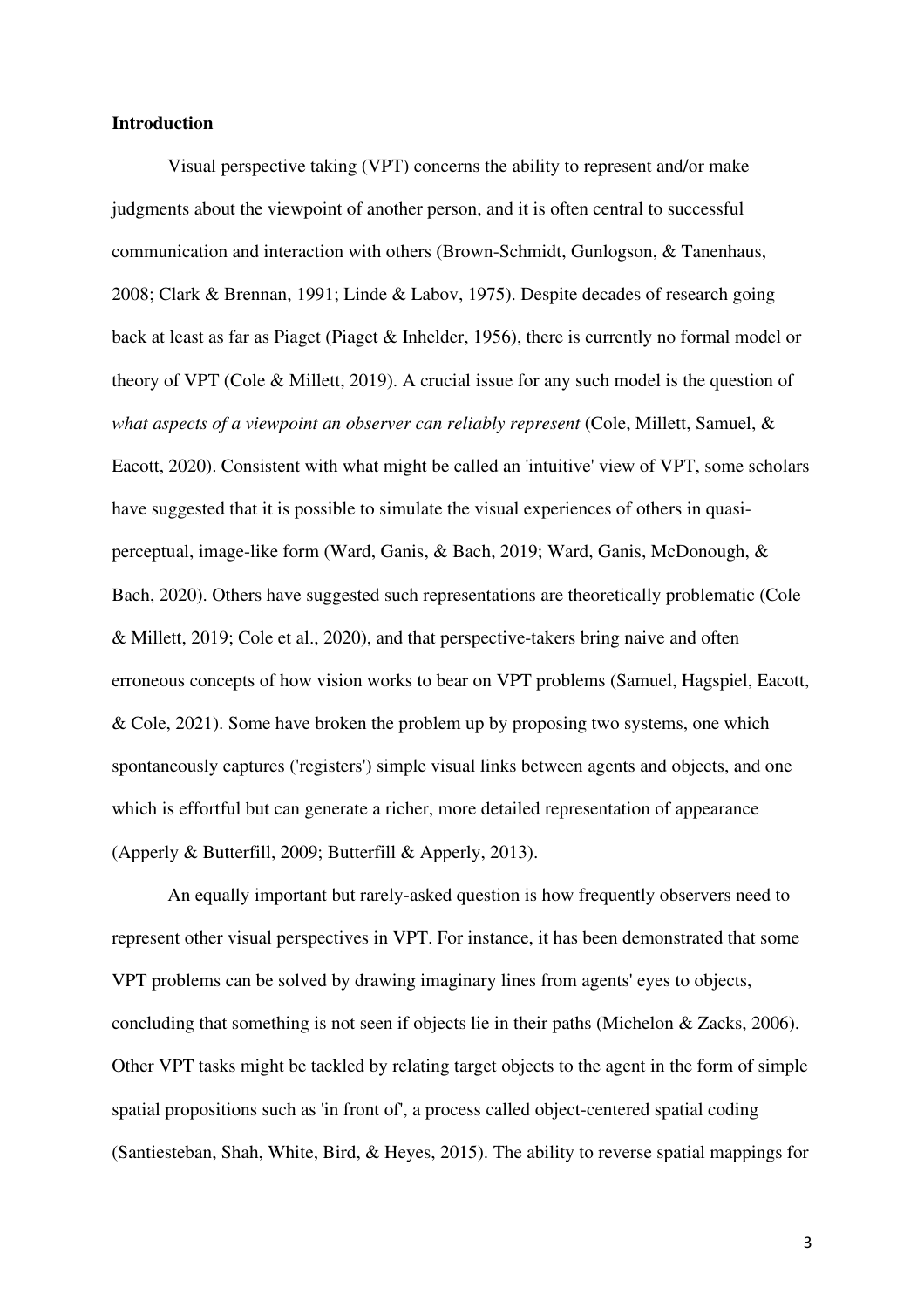someone in front of us can also solve certain VPT problems concerning the left/right axis (Yu & Zacks, 2017). Importantly, none of these strategies would conform with a reasonable definition of a representing another agent's *visual experience* (see Cole et al., 2020).

One possibility is that the strategies described above occur because the tasks are too simple to necessitate a representation of another agent's vision; they concern the relatively basic question of what is *visible*, not how things *appear*, usually defined as Level 1 and Level 2 perspective problems respectively (Flavell, Everett, Croft, & Flavell, 1981; Masangkay et al., 1974). A representation of visual experience should be more likely (and resistant to shortcut heuristics) when the stimulus appears different according to perspective, such as a 6 and a 9 (see Lurz, 2009, for an interesting discussion of this point in relation to comparative cognition). However, even in Level 2 VPT tasks it has been shown that adults sometimes apply strategies that *misrepresent* what an agent sees. For example, when viewing an agent looking at two lines of equal length but where one line is closer to the agent than the other, observers are as likely to judge the closer line to appear visually *shorter* to the agent as longer, despite this response contradicting not only the agent's perspective, but also geometric logic (Samuel et al., 2021). The explanation offered for this effect was that, rather than attempt to represent what the agent *saw*, participants applied an (erroneous) folk theory of how vision works. One such theory could be the belief that, since the two lines were in fact the same length, the more distant one is somehow visually 'stretched' to compensate for this knowledge. Results like these suggest that, even in Level 2 tasks, VPT need not elicit a representation of another agent's visual experience.

Results such as these also suggest that a closer examination of *errors* in VPT could provide useful information about how people approach VPT problems. However, tasks which are designed to measure accuracy or response times typically do not allow clear inferences about pathways to errors to be made. For example, even in the experiment with the identical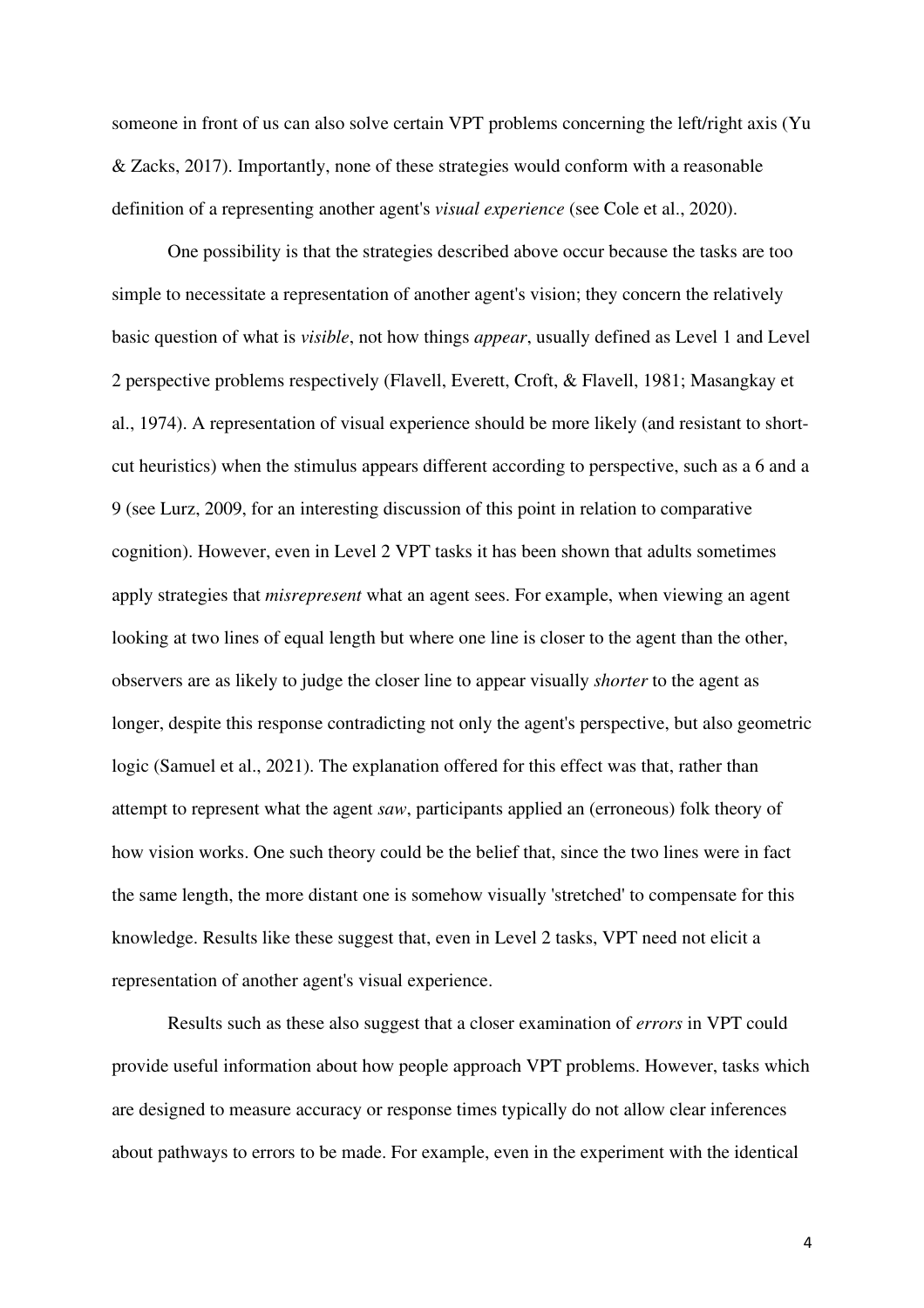lines described above (Samuel et al., 2021), it is possible that participants had generated something that they *thought* was a representation of another agent's vision, even when this was inaccurate. In these circumstances it is difficult to know whether such an error should still be considered a 'representation', because the result fails to reflect the agent's experience. Part of the problem therefore also concerns how one defines a representation in the context of VPT.

We consider that, minimally, such a representation should be *agent-centered.* In essence, this is the consideration of the stimuli in terms of the *perception* of them. Such a representation need not be *true* (i.e., it need not be *accurate*) to be a representation. An agentcentered strategy fits neatly with the argument that VPT is a component of the ability to understand others' mental states (e.g., Apperly & Butterfill, 2009; Ferguson, Apperly, & Cane, 2017), namely our Theory of Mind (Premack & Woodruff, 1978). This contrasts with a *stimulus-centered* approach, in which an operation is performed on the stimuli in the belief that this will *lead* (indirectly) to a correct judgment about a perspective. This strategy is more difficult to identify with Theory of Mind, as the agent's visual experience does not have primacy. Applying this contrast to the experiment where an agent sees two identical lines but one is closer, some errors (judgments that the closer line looked shorter) may have arisen because participants formed a 'bad' representation but one that nevertheless was *conceived of* as a corresponding to the agent's perceptual experience. These errors would thus achieve minimal qualification as representations, by our definition. Others may have applied one or other erroneous rule sourced in a consideration of the stimuli themselves, such as the 'stretching' of the further line already described, or the application of an erroneous geometrical rule (closer things appear *smaller*). These approaches would instead be stimuluscentered. Note that we cannot know whether even *correct* responses were agent- or stimulus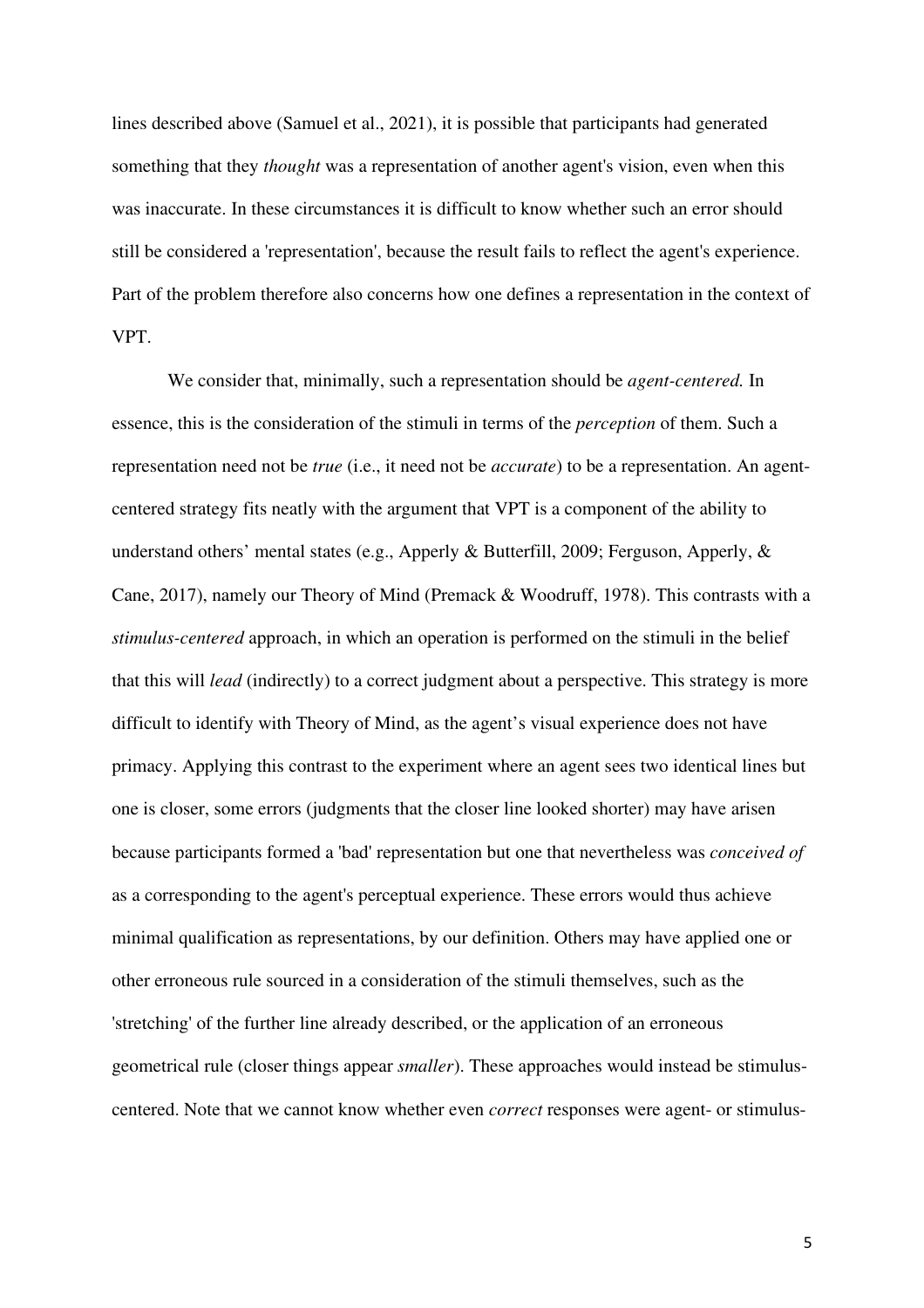centered; they may have come about via a 'good' representation or a correct application of the geometric rule 'closer things appear larger'.

Ideally, therefore, it would be possible to know precisely *how* an observer arrived at a response. We therefore designed a paradigm in which one type of error would be best explicable in terms of a stimulus-centered approach. Participants were presented with a picture of a woman looking at a number. The woman's position meant that the number appeared upside-down, compared to the participant's viewpoint. When that number was a 6 from the participant's perspective, the answer to a question about what number the agent saw was therefore '9'. This answer could be arrived at either by representing the agent's visual perspective of the number (agent-centered) or by 'flipping' the number upside-down (stimulus-centered), meaning the response alone could not distinguish between these two strategies. This required a number that would generate a different response depending on strategy. An example of such a number is 69. The number '69' looks the same upside-down, and thus it is also 69 from the agent's perspective. Now the agent-centered and stimuluscentered approached could be distinguished, because only the latter can produce the error '96'. The question was, *what proportion* of participants would take the stimulus-centered route to solving a Level 2 VPT problem and therefore make this error? The outcome would serve as a measure of the frequency and therefore the importance of stimulus-centered rather than agent-centered, representational VPT.

## **2. All Experiments**

# 2.1 General method

The experiment was performed online using Qualtrics. Participants were told at the start that they should maximize their browser window and switch off their phone/email/music and anything else distracting. They were told that the experiment was investigating people's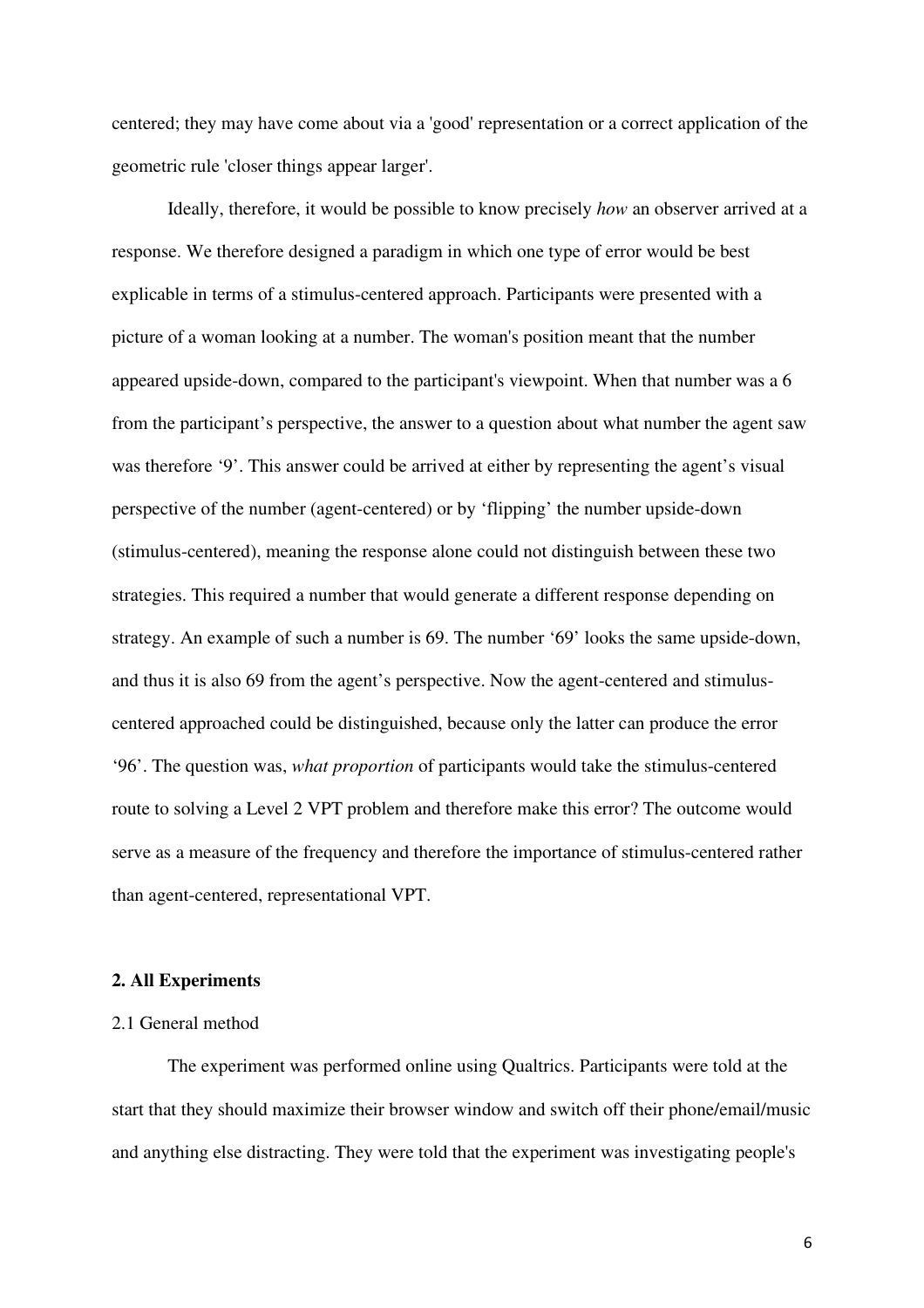ability to accurately recall details of photos, and that they would be asked to view some images and answer questions about aspects of those images. After providing informed consent, participants entered information about their age, gender, and whether they were native English speakers. They were then told that they would be shown a photo  $(400^2 \text{ pixels},$ see Figure 1) and were instructed that they should pay attention to the photo for as long as it appeared. Participants always saw two images, one per trial. Each photo depicted a woman sitting down looking at a number on the floor. The precise question that participants were asked, when they responded, and whether they had their attention directed towards the agent, varied by experiment. Participants were then debriefed and the experiment ended. Total experiment time was approximately 2-4 minutes. An entirely new sample was recruited for each experiment.

# 3. Experiment 1

In Experiment 1, participants were informed that they would be shown images of an agent looking at a number. Each image appeared for three seconds before disappearing. When the image disappeared, participants were presented with a text box and were instructed as follows: "Please type the number the woman saw"*.* Up to ten seconds were allowed to respond. In the first trial ('Trial 1') the participant saw a '6' which from the agent's perspective appeared to be a '9'. The correct response was thus '9'. Results from this trial would tell us whether participants were able to take the agent's perspective of the number, but not *how* they did so. It would also induct participants into the knowledge that what they see as a 6 is a 9 when viewed upside down, which could encourage the use of this information in a stimuluscentered response later. This was examined in the second trial ('Trial 2'). In this trial the participant saw '69', the same number that the agent saw. If participants successfully represented the agent's perspective, they should give the answer '69'. Note that giving the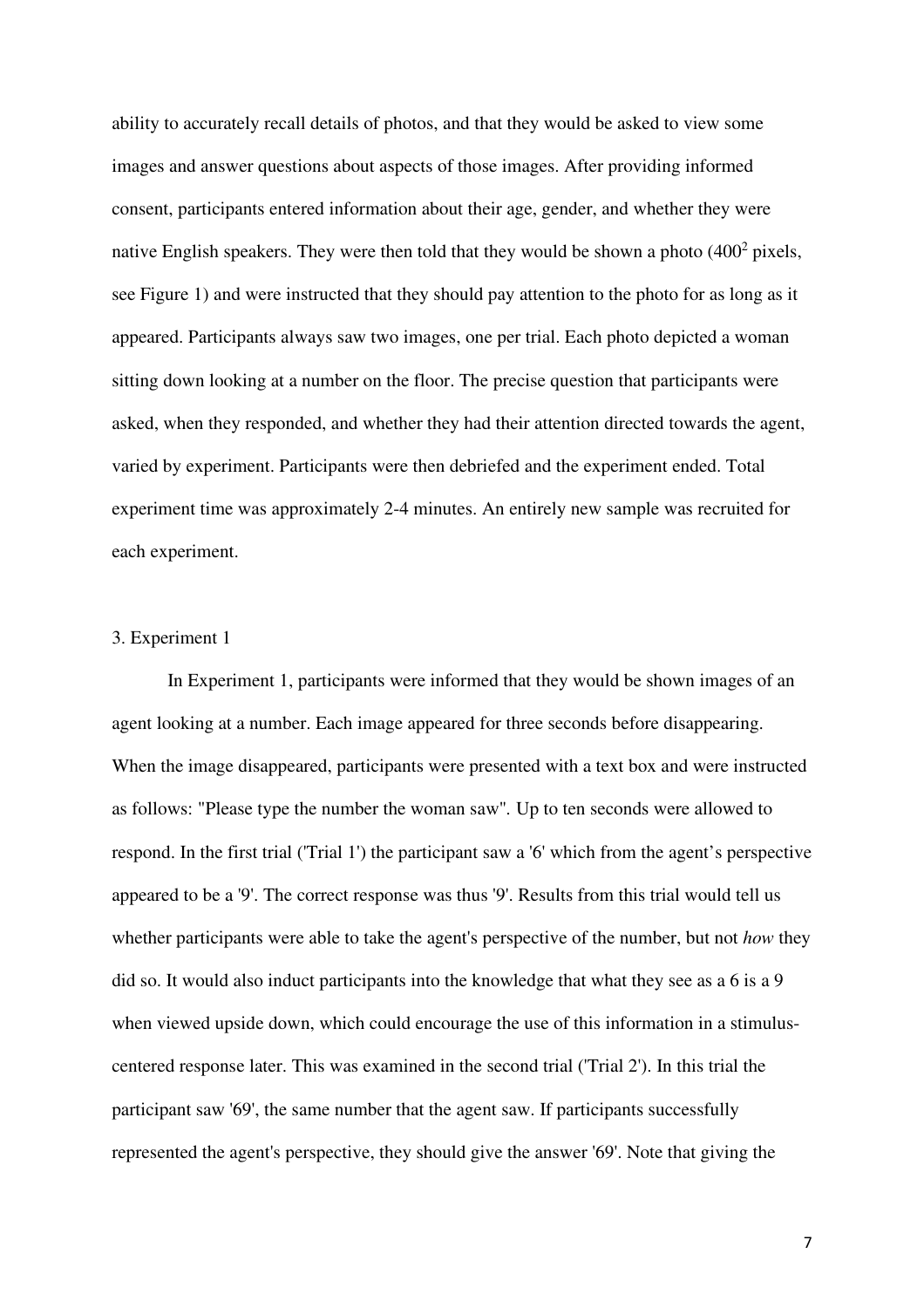correct answer does not *guarantee* that participants generated a representation, because the same response would be given if participants rotated the digits while maintaining their own frame of reference. A '69' response would also be given even if participants ignored the agent's perspective entirely and simply gave what they themselves saw (an egocentric error). However, a stimulus-centered strategy would be to 'flip' (invert) the digits individually according to the rule: 'a 6 looks like a 9/a 9 looks like a 6'. If participants use this strategy rather than attempting to consider the agent's perception, they will produce the erroneous response '96'. Note that *no-one saw* '96' - this response is best explained in terms of a stimulus-centered strategy of number-flipping. We could therefore be confident that any such errors came from participants who had not taken an agent-centered approach.

 We were interested in the proportion of '96' responses rather than statistical analyses of '69' vs. '96' responses because, while the best explanation for a '96' response is clearly a stimulus-centred response, correct '69' responses can be arrived at via distinct strategies, meaning a comparison would not tell us anything interesting about the relative frequencies of different VPT strategies (or indeed an absence of strategy, in the case of fortuitously correct yet egocentric responses). Details of the preregistration of Experiment 1 can be found here: https://osf.io/a3hfn.

#### **3.1 Participants**

 Examining proportions (Trial 2) comes with no specific strategy for generating a sample size. We therefore chose to conduct a power analysis based on Trial *1*, where participants were shown a single number ('6') and asked what the agent saw. This test was conducted in G\*Power (version 3.1.9.5), and was based on a one-sample and one-tailed (V0/V1 of 1.5) chi square test with an alpha of .05 and power of .80. The test resulted in a desired N of 74. We chose a one-tailed test because we expected participants to be more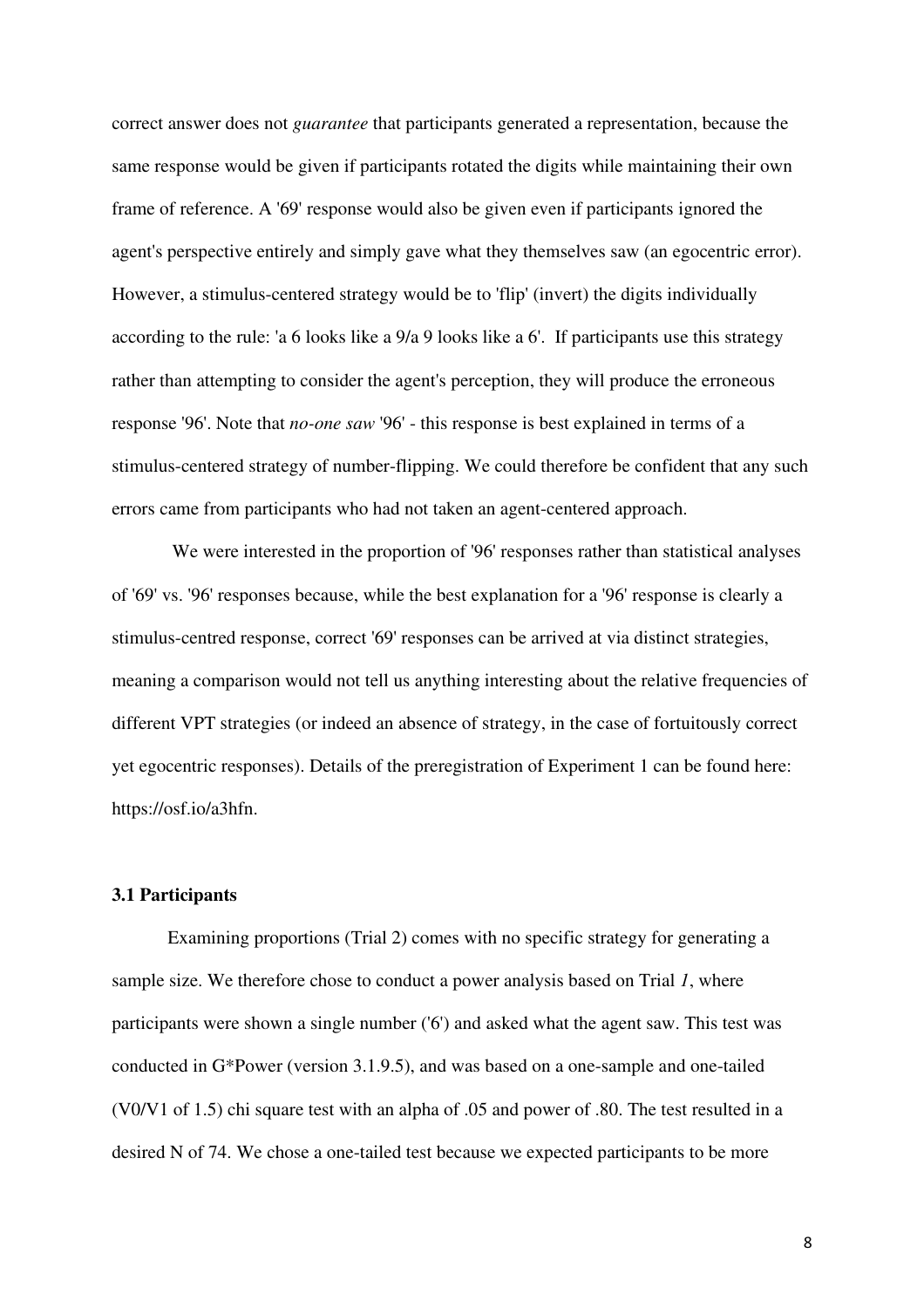accurate than not on Trial 1. Adults consistently show above-chance accuracy (approx. 80% and higher) when taking others' perspectives of single digits, including when the angle of perspective is 180 degrees (Surtees, Apperly, & Samson, 2013a, 2013b; Surtees, Butterfill, & Apperly, 2012), and even when there is a second, distractor digit (Samuel, Cole, & Eacott, 2020; Samuel, Legg, Manchester, Lurz, & Clayton, 2019). The reported tests, however, come from two-tailed tests of significance for conservatism.

We recruited participants using Prolific Academic, requiring that they used a laptop or desktop computer (which could not be easily physically re-oriented), were aged 18-35, and spoke English as a first language. We recruited the suggested 74 participants (*MAge* = 28, range 18-34, 1 non-binary, 27 male, 46 female). Ethical approval for the study was received from the University of Essex Psychology Ethics Committee. All participants were compensated equally for their time.



*Figure 1. The images used in Trial 1 (left) and Trial 2 (right) in all four experiments.*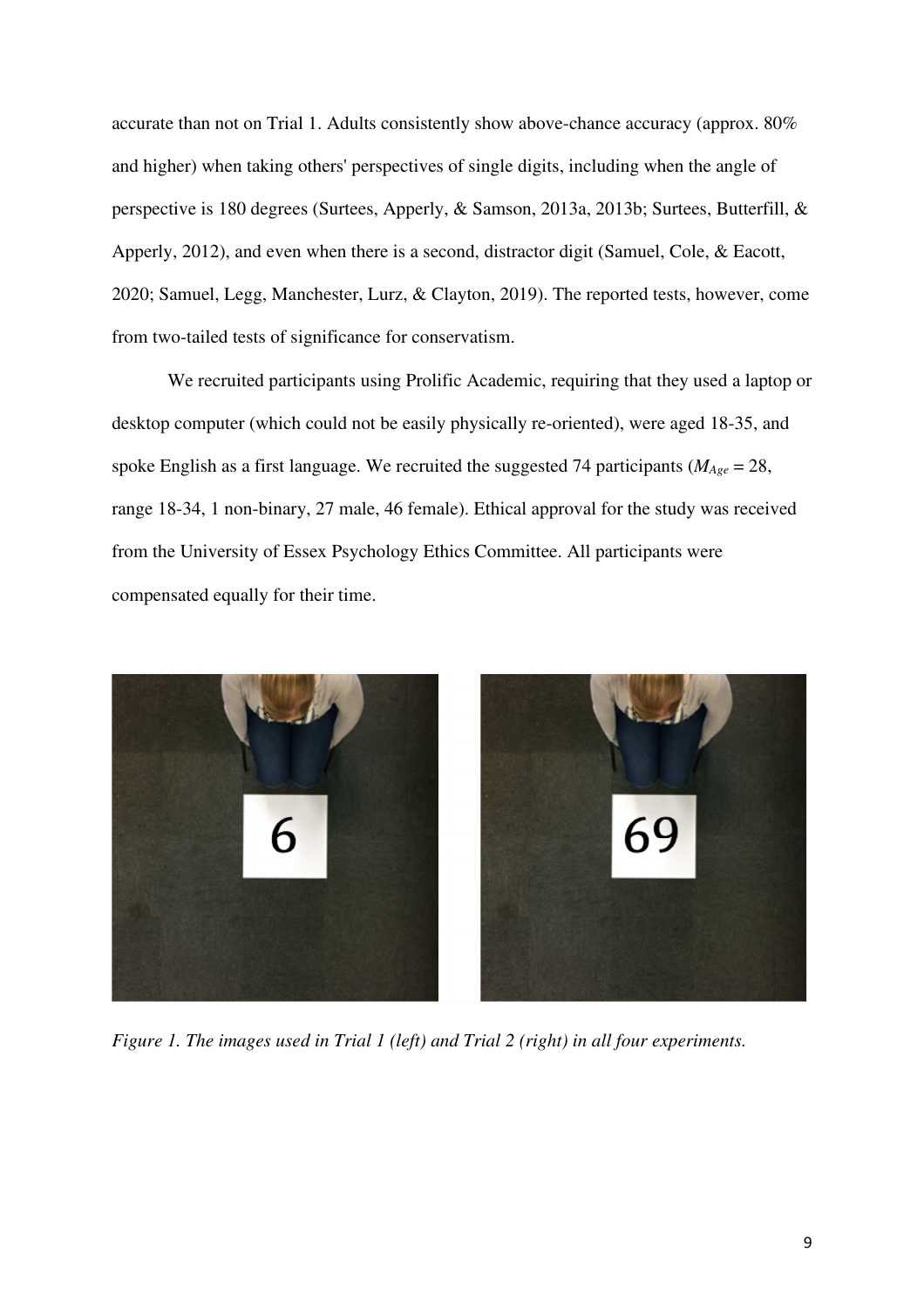#### **3.2 Results and Discussion**

**Trial 1.** Of the 74 participants, 42 (56.8%) correctly stated that the woman saw '9', 32 (43.2%) did not, with all but one of these saying she saw the same number they saw ('6'), the exception giving a '2' response. This difference was not statistically significant. Chi Sq (1.74)  $= 1.351, p = .245.$ 

**Trial 2.** Of the 74 participants, 65 (87.8%) correctly gave a '69' response, and 9 (12.2%) stated that the woman saw '96', a number that no-one saw. This suggests that these participants 'flipped' each of the two digits in a left-right sequence, a stimulus-centered approach<sup>1</sup>. Of these nine participants, the majority (seven participants or 78%) had provided an accurate response on Trial 1, and had therefore previously responded that what looked like a 6 to themselves looked like a 9 to the agent. Two (22%) had previously provided an egocentric error ('6') on Trial 1.

<sup>1</sup> We did not pre-register any statistical analyses of the results of Trial 2, only the reporting of proportions. However, for completeness the results of Trial 2 were as follows, always favouring a minority of '96' responses: Experiment 1: Chi Sq (1,74) = 42.378, *p* < .001; Experiment 2: Chi Sq (1,74) = 28.595, *p* < .001; Experiment 3: Chi Sq (1,76) = 25.474, *p* < .001; Experiment 4: Chi Sq  $(1,74) = 70.054$ ,  $p \le 0.001$ . Similarly, we did not pre-register analyses of the conditional probabilities of providing a 'flipped' response on Trial Two following either a correct or incorrect response on Trial One. Please note that these tests are based on very small sample sizes and should therefore be interpreted with caution. These were: Experiment 1: Chi Sq (1,9) = 2.778, *p* = .1; Experiment 2: Chi Sq  $(1,14) = 10.286$ ,  $p = .014$  (please see the relevant results sections for descriptives). In Experiments 3 and 4 all those who gave the 'flipped' response were correct on Trial One.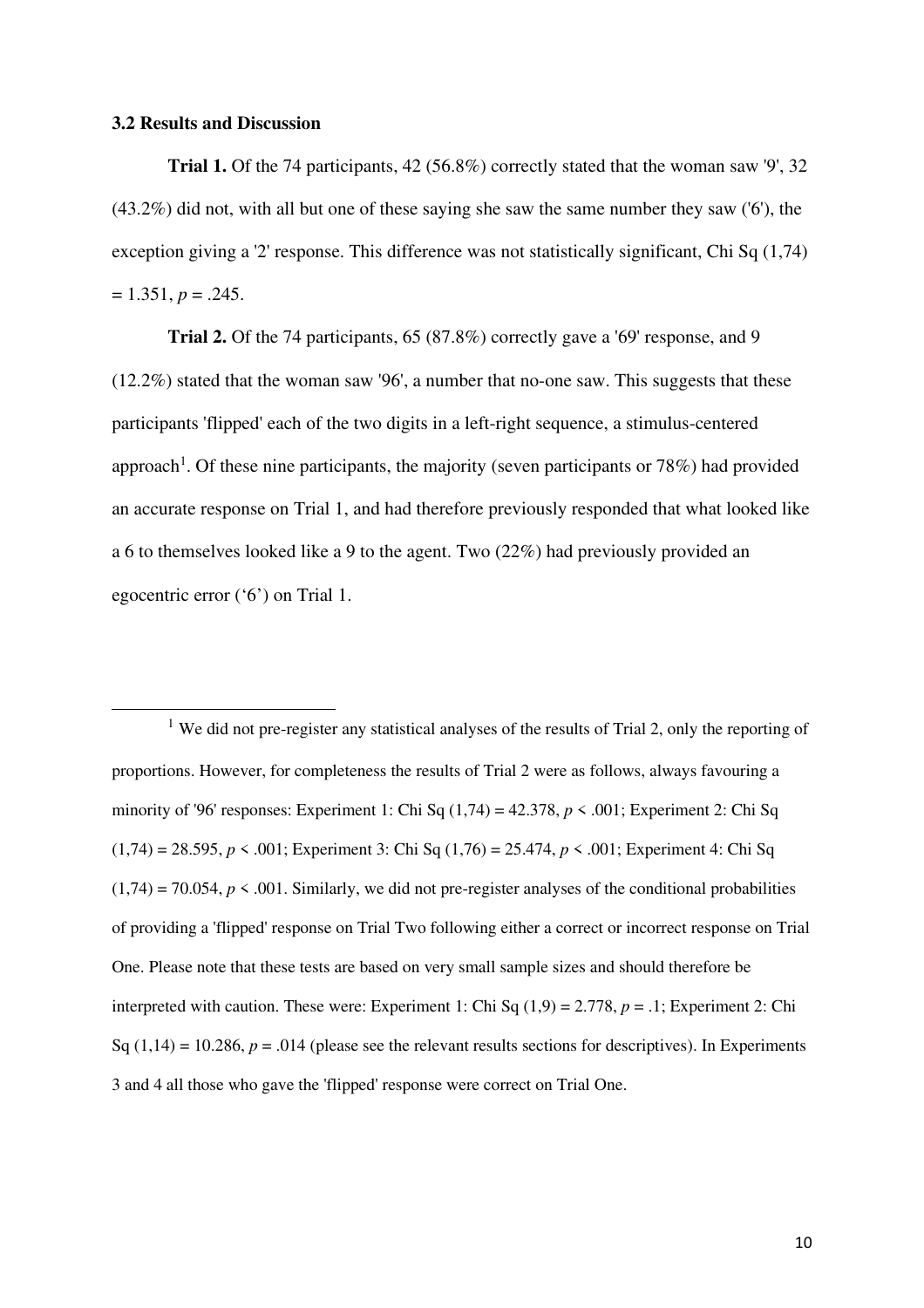In sum, 12.2% of participants demonstrated a stimulus-centered approach, 'flipping' the digits on Trial 2 rather than considering any true perspective of the stimulus. This proportion puts those participants who did this in a clear minority. Unexpectedly, on Trial 1 participants were about as likely to indicate what *they* saw (a '6') as they were to provide the correct '9' response. This suggests that even taking someone's perspective of a single digit was difficult. However, we cannot know whether the incorrect responses on Trial 1 are absences of representations or simply *bad* representations.

In a second experiment, we changed the question for Trial 1 so that participants were now asked to give their *own* perspective of the number ('6'). This was done for two reasons. Firstly, it allowed us to assess whether the stimulus-centered strategy found in Trial 2 required the induction to the invertibility of 6/9 on Trial 1, which was suggested by the fact that only two participants who gave incorrect responses on Trial 1 went on to give a stimuluscentered response on Trial 2. In other words, would participants use the stimulus-centered approach as a 'starting strategy', the first time they are asked to take another perspective? Secondly, a correct response on Trial 1would also demonstrate that the difficulty of giving the correct response in Experiment 1was not simply due to forgetting the number in the picture. In addition, in an exploratory test of the data from Experiment 1 we counted the number of '96' responses by gender, with four given by males, four by females, and one by a non-binary individual. Since males comprised a smaller proportion of the sample, these figures corresponded to 15% of males and 9% of women. There was thus a hint that males may have a greater tendency to apply the stimulus-centered strategy. This would be consistent with research that finds females are better empathizers and embodiers of perspectives generally (Baron-Cohen, 2002; Kessler & Wang, 2012). We therefore recruited equivalent numbers of males and females to provide more balanced data on this matter to assess whether it was deserving of more formal attention (i.e., confirmatory testing).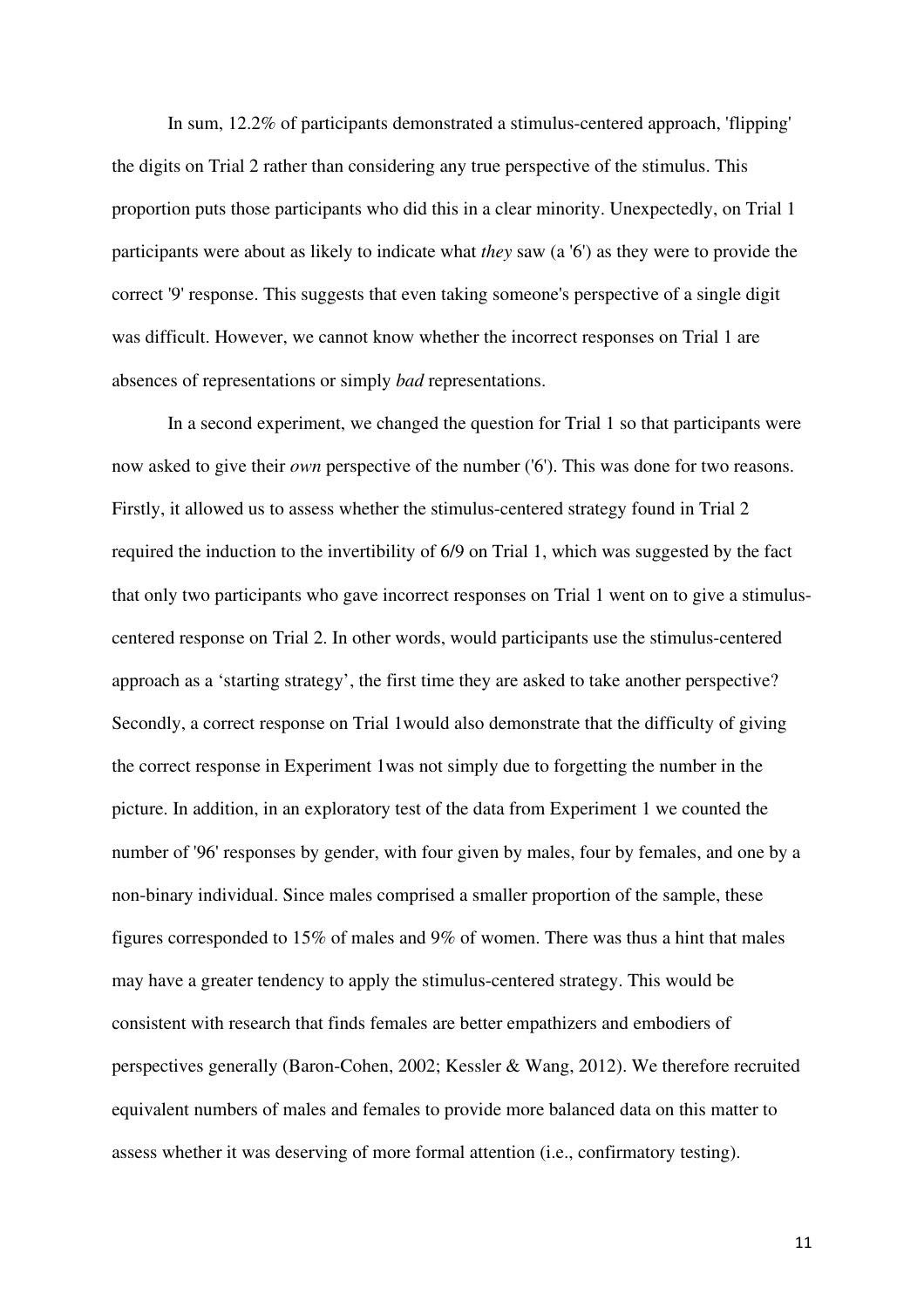#### **4. Experiment 2**

Details of the preregistration of Experiment 2 can be found here: https://osf.io/mf9tc. Data are available in the supplemental materials.

# **4.1 Method**

Only two changes were made from Experiment 1. We recruited an equal number of males (37) and females (37), Final  $N = 74$ ,  $M_{Age} = 27$ . range 18-35, and we changed the question for Trial 1 so that it now said the following: "Please type the number *you* saw" (italics new). Thus, Trial 1 now assessed participants' ability simply to recall the number they themselves saw. For Trial 2, the original question ("Please type the number *the woman* saw") was retained, but with added italics to draw attention to the change from Trial 1.

## **4.2 Results and Discussion**

**Trial 1.** Of the 74 participants, 65 (87.8%) correctly stated that they had seen a '6', and 9 (12.2%) did not, with all but one of these giving the number the woman saw ( $\theta$ ), the exception giving a single '3' response. This difference was statistically significant, Chi Sq  $(1,74) = 42.378, p \le .001.$ 

**Trial 2.** Of the 74 participants, 14 (18.9%) stated that the woman saw '96', which was a number that no-one saw. This again suggests that participants 'flipped' each of the two digits in a left-right sequence. Six of these 14 were male, 8 were female. Of these fourteen participants, all but one (93%) had provided an accurate (and this time *egocentric*) response on Trial 1. Of the rest, 59 (79.7%) gave a correct '69' response, and one gave an incorrect '6' response  $(1.4\%)$ .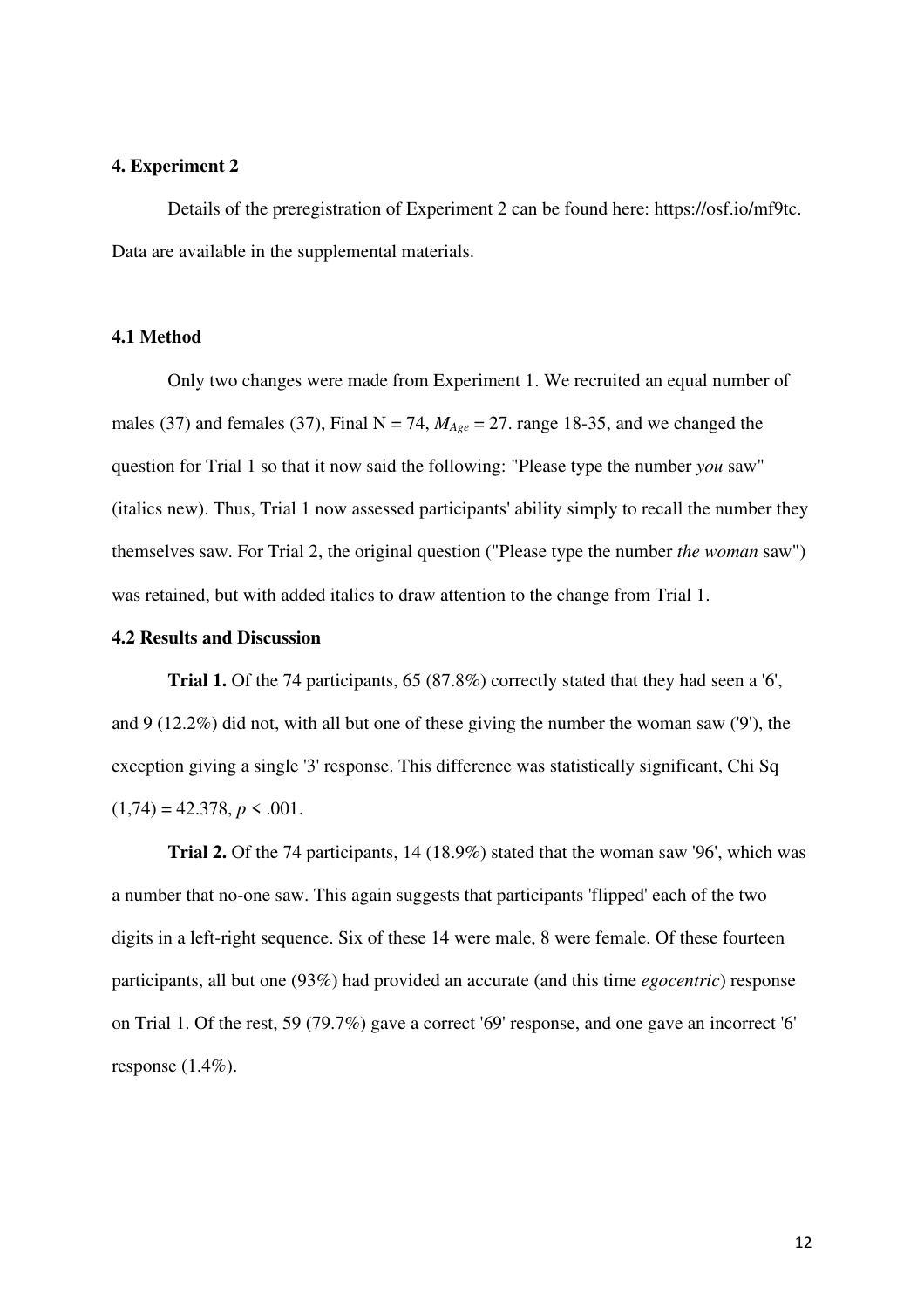In Experiment 2 18.9% of participants had 'flipped' the digits on Trial 2 rather than considered any true perspective of them, a slightly larger proportion than previously. Interestingly, this meant the stimulus-centered strategy was applied even when participants were not previously inducted to the invertibility of 6/9 in Trial 1. With a balanced quota of males and females, there was no evidence that males preferred the stimulus-centered approach; instead, two more females than males made this error. Finally, the high accuracy rate on Trial 1 rules out the possibility that participants easily forget the number in the image, and therefore failures to respond correctly on Trial 1 in the previous Experiment are more likely to be failures of perspective taking rather than failures of recall.

An interesting outcome of Trial 1 was that a minority of 8 participants (10.8%) gave the number that the agent saw instead. This was contrary to the explicit instruction to provide the number they themselves saw. This type of error is consistent with evidence from studies investigating 'spontaneous' perspective taking, in which an individual's ability to act egocentrically is compromised when they are aware of an alternative perspective that conflicts with their own (e.g., Samson, Apperly, Braithwaite, Andrews, & Bodley Scott, 2010). However, most such studies take care not to draw explicit attention to the other agent in the scene. In contrast, in our task we state just prior to the presentation of the images that what will follow is a photo in which is woman is looking at a number. Our 10.8% might therefore have been directed to the agent's perspective by means of this textual prime rather than through spontaneous VPT. We tested this possibility in Experiment 3, in which we removed reference to the woman and what she was looking at from the text for Trial 1 (Trial 2 remained the same, as it explicitly concerned the woman's perspective and thus no response could be classed as 'spontaneous' perspective taking). We hypothesized that the proportion of participants who gave a '9' response on Trial 1 would decline—numerically rather than statistically given the already low numbers—with these references removed.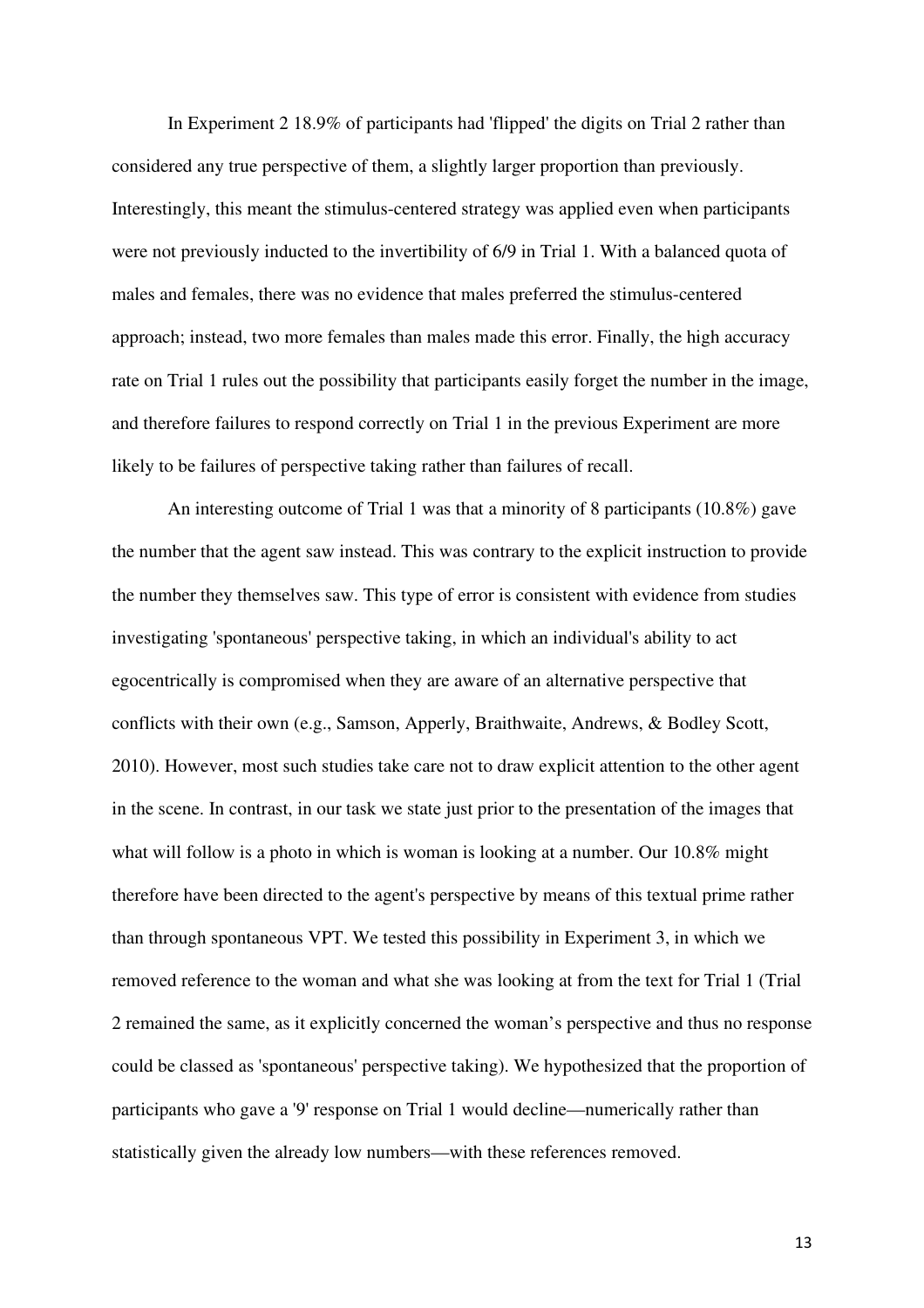#### **5. Experiment 3**

Details of the preregistration of Experiment 3 can be found here: https://osf.io/8seqt. **5.1 Method** 

Only one change was made from Experiment 2. We removed reference to the agent in the photo from the introduction to Trial 1. The Intro now simply read: "Now, you will be shown a photo. Please pay attention to the photo for as long as it appears." Trial 2 remained unchanged (reference to the agent remained). Due to an error one extra female participant was recruited, and we therefore recruited one extra male participant for balance (final  $N = 76$ , *MAge* = 25, range 18-35, 38 male, 38 female)

# **5.2 Results and Discussion**

**Trial 1.** Of the 76 participants, 73 (96.1%) correctly stated that they had seen a '6', and 3 (3.9%) did not, giving the number the woman saw ('9'). This difference was statistically significant, Chi Sq (1,76) = 64.474, *p* < .001.

**Trial 2.** Of the 76 participants, 16 (21.1%) stated that the woman saw '96'. Six of these were male, 10 were female. All of these had responded correctly (i.e., egocentrically) on Trial 1. Of the rest, 57 (75%) gave a correct '69' response, one gave '9', one '6', one '95' (1.3% each).

In Experiment 3, 21.1% of participants demonstrated a stimulus-centered strategy on Trial 2 rather than considered any true perspective of them, a slightly larger proportion (again) than previously. Additionally, removing references to the agent or her perspective from the text led to a decline in responses made from her perspective on Trial 1, down from 10.8% to a quite negligible 3.9%.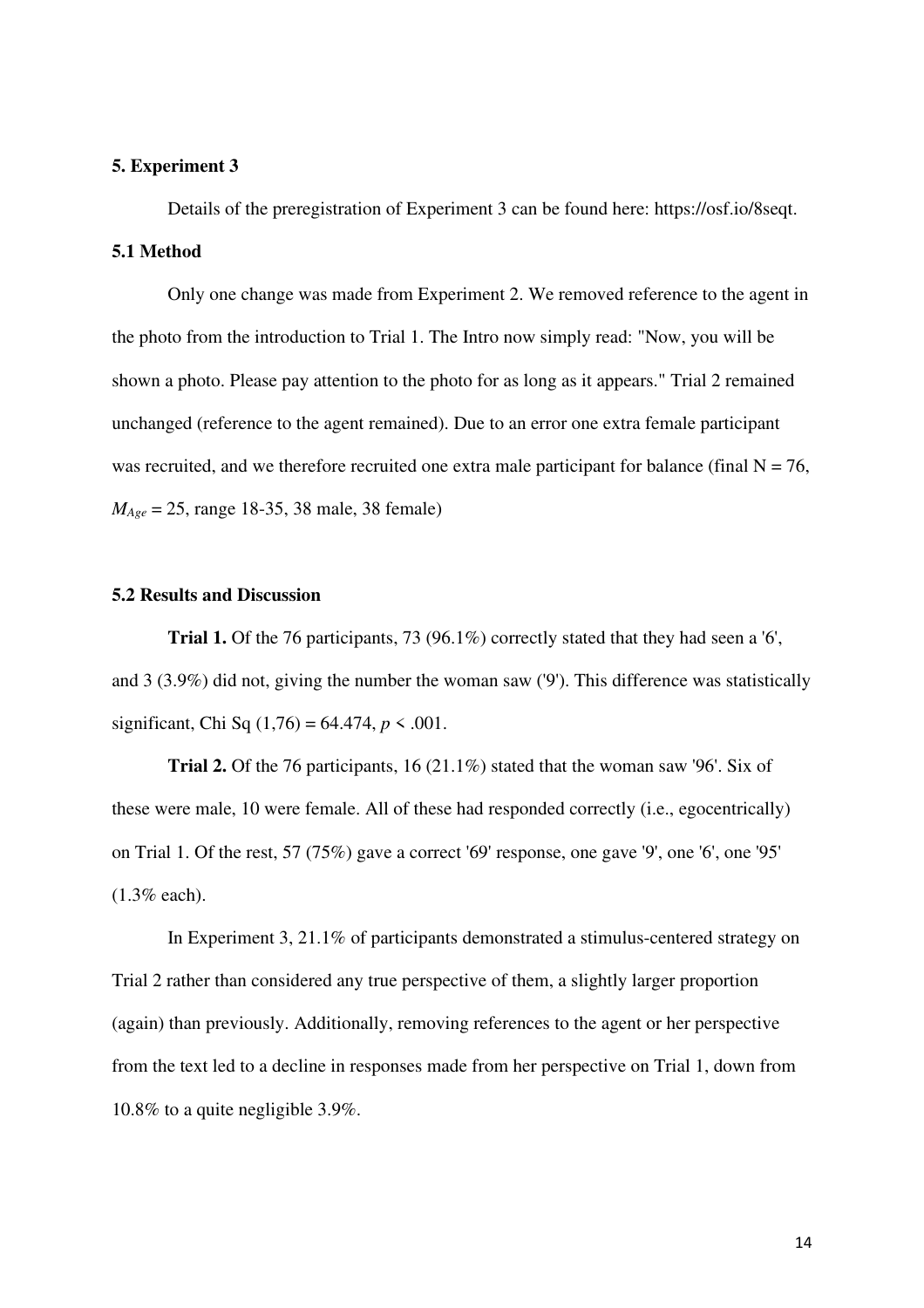Overall, across three experiments the proportion of participants who applied an (erroneous) stimulus-centered strategy had ranged from a low of 12.2% (Experiment 1) to a high of 21.1% (Experiment 3). In a final experiment, we examined whether this strategy was restricted to circumstances where the scene could no longer be viewed when responding. Previous research has shown that keeping pictures visible when making responses in VPT tasks does *not* increase accuracy relative to responding after a picture disappears; however, the stimuli in question were lines and not alphanumeric stimuli, which have been speculated to be processed more easily than abstract shapes (Samuel et al., 2021). In Experiment 4 we therefore repeated Experiment 1 but allowed participants to make their responses while viewing the images, with no time limits.

## **6. Experiment 4**

Due to an error, Experiment 4 was not pre-registered. However, the method and analyses are consistent with the previous experiments and pre-registrations.

### **6.1 Method**

Only two changes were made from Experiment 1. First, we recruited equal numbers of men and women, as per Experiments 2 and 3. Second, instead of showing the critical image for a fixed period of time before the response prompt appeared, this time the response box was presented beneath the image, and no time limits were set. The Intro now simply read: "Now, you will be shown a photo. In the photo is a woman looking at a number." The prompt beneath the image on the next screen was: "Please type the number the woman sees". Of the 74 participants, 37 were male, 37 female (*MAge* = 27, range 18-35).

## **6.2 Results and Discussion**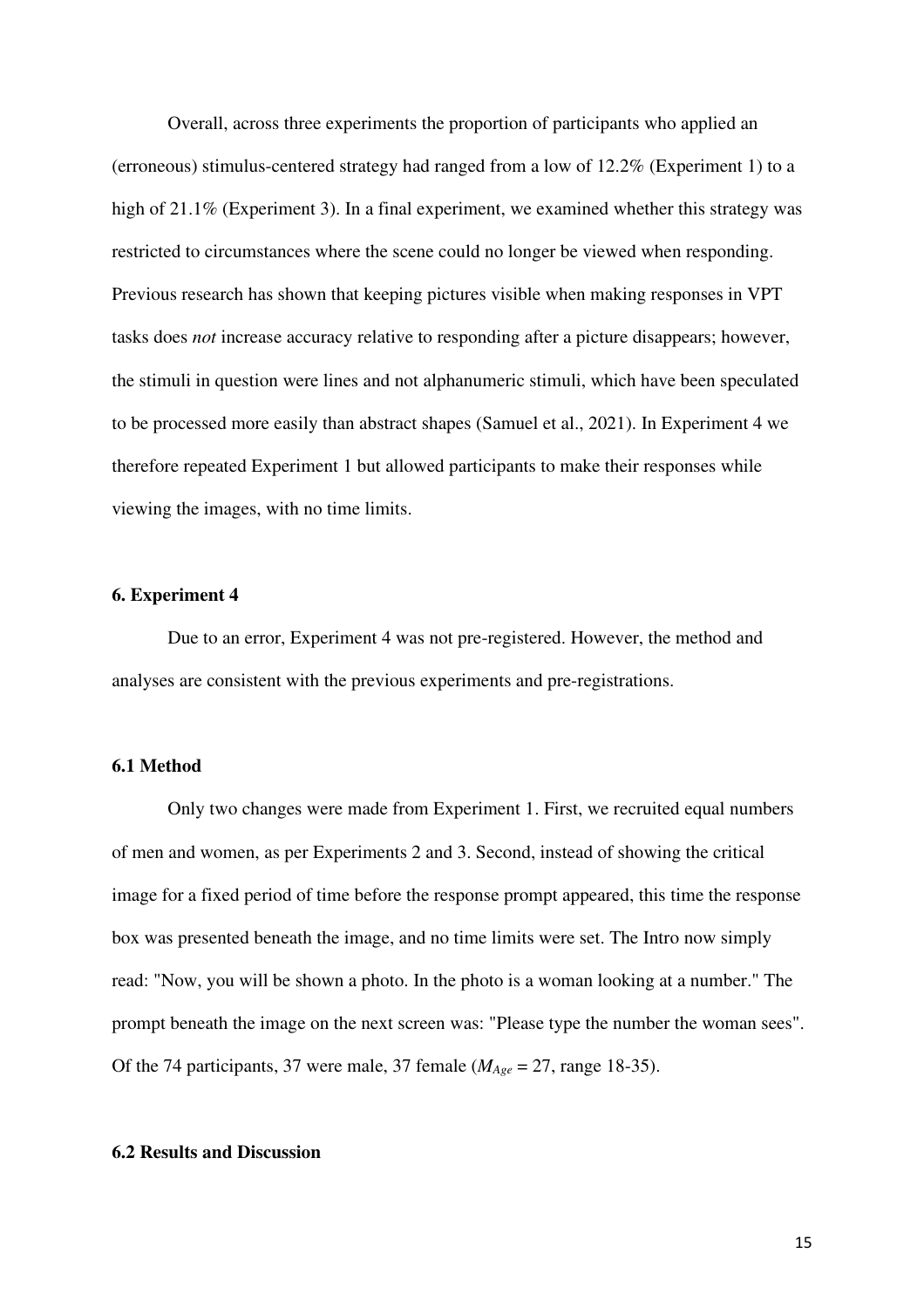**Trial 1.** Of the 74 participants, 62 (83.8%) correctly responded that the woman saw a '9', and 12 (16.2%) did not, giving the number they saw ('6'). Unlike in Experiment 1, this difference was statistically significant, Chi Sq  $(1,74) = 33.784$ ,  $p \le 0.001$ .

**Trial 2.** Of the 74 participants, all but one (1.4%) correctly responded that the woman saw '69', with the sole (female) exception giving the number-flipped error '96'. This participant had responded correctly (i.e., that the agent saw a 9) on Trial 1.

In Experiment 4 only one participant demonstrated a clearly stimulus-centered approach on Trial 2. Additionally, participants were now much more likely to give an accurate response to the perspective-taking question in Trial 1 in this Experiment than in Experiment 1. Overall, it was much easier to solve these VPT problems accurately when it was possible both to view the scenes and respond at leisure.

## **7. General Discussion**

In Experiment 1, when asked what single digit another agent saw, adults were about as likely to respond with the number they themselves saw ('6') as the number the agent saw ('9'). While we can reasonably surmise that those who were incorrect made an egocentric error—we cannot know how those 56% who *did* answer correctly came to their response. They may have generated a representation, applied knowledge that a 6 looks like a 9 when upside down, mentally rotated the number 180 degrees while maintaining their own perspective of the scene, etc. In Experiments 1-3, when asked about the agent's perspective of '69', most participants (between 75%-88%) correctly gave the answer '69'. Again, we cannot know how this answer was arrived at, or even if it was a fortuitous egocentric error. Crucially, between 12.2%–21.1% responded with '96', which is a number that no-one saw but can be explained by a stimulus-centered strategy of 'flipping' the numbers '6' and '9' individually. This occurred not only when participants were inducted to the reversibility of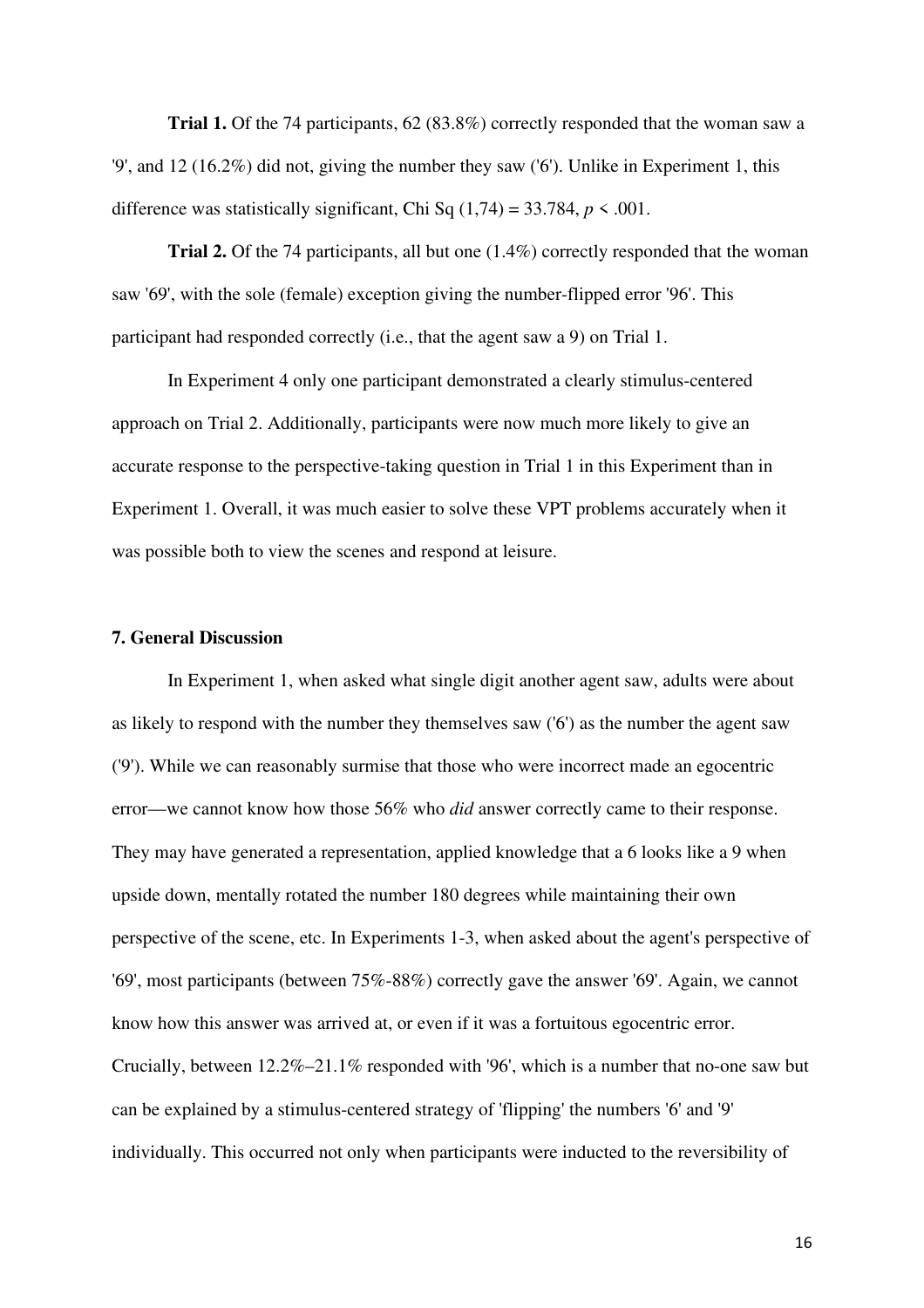the digit (Exp 1) but also when they were considering another perspective for the first time (Exps 2-3). This suggests that stimulus-centered strategies are also *starting* strategies for VPT tasks. The data therefore show that between 12.2%–21.1% of adults in these experiments derived a response to a VPT task without taking anyone's visual perspective at all (even their own). While this is clearly a minority, since it is unclear whether *correct* responses involved representations this cannot be an *overestimate,* but could be an *underestimate*. Indeed, coupled with the low accuracy (56.8%) on even the first trial in Experiment 1, the data suggest that representations might even occur in only a *minority* of cases on this Level 2 VPT task. Less speculatively, these results militate against the possibility that Level 2 VPT problems are *necessarily* tackled using an agent-centered rather than stimulus-centered approach. By extension, they also suggest that VPT, even Level 2 VPT, need not engage one's Theory of Mind, and that there is no single, dedicated process for VPT questions concerning appearance.

Nevertheless, these conclusions come with a significant caveat because, in Experiment 4, when it was possible to view the image and respond at leisure, the vast majority got the answer correct on both trials. Evidence of 'number flipping' fell to a single participant out of 74. This points to a potential distinction between VPT based on a scene *being remembered* and VPT based on scene *being perceived*, with a stimulus-centered approach more likely for the former than latter. A good explanation for this distinction is not immediately apparent. However, we can rule out two possibilities. Firstly, since the images shown to participants were clearly not live scenes, we can exclude an explanation by which it might be easier to take 'real-time' perspectives. We can also exclude the possibility that participants failed to notice or recall the number. This is because i) participants could key in any number they wished but only two responses in the first three (timed) experiments included any numbers other than 6 and 9; and ii) the vast majority of participants correctly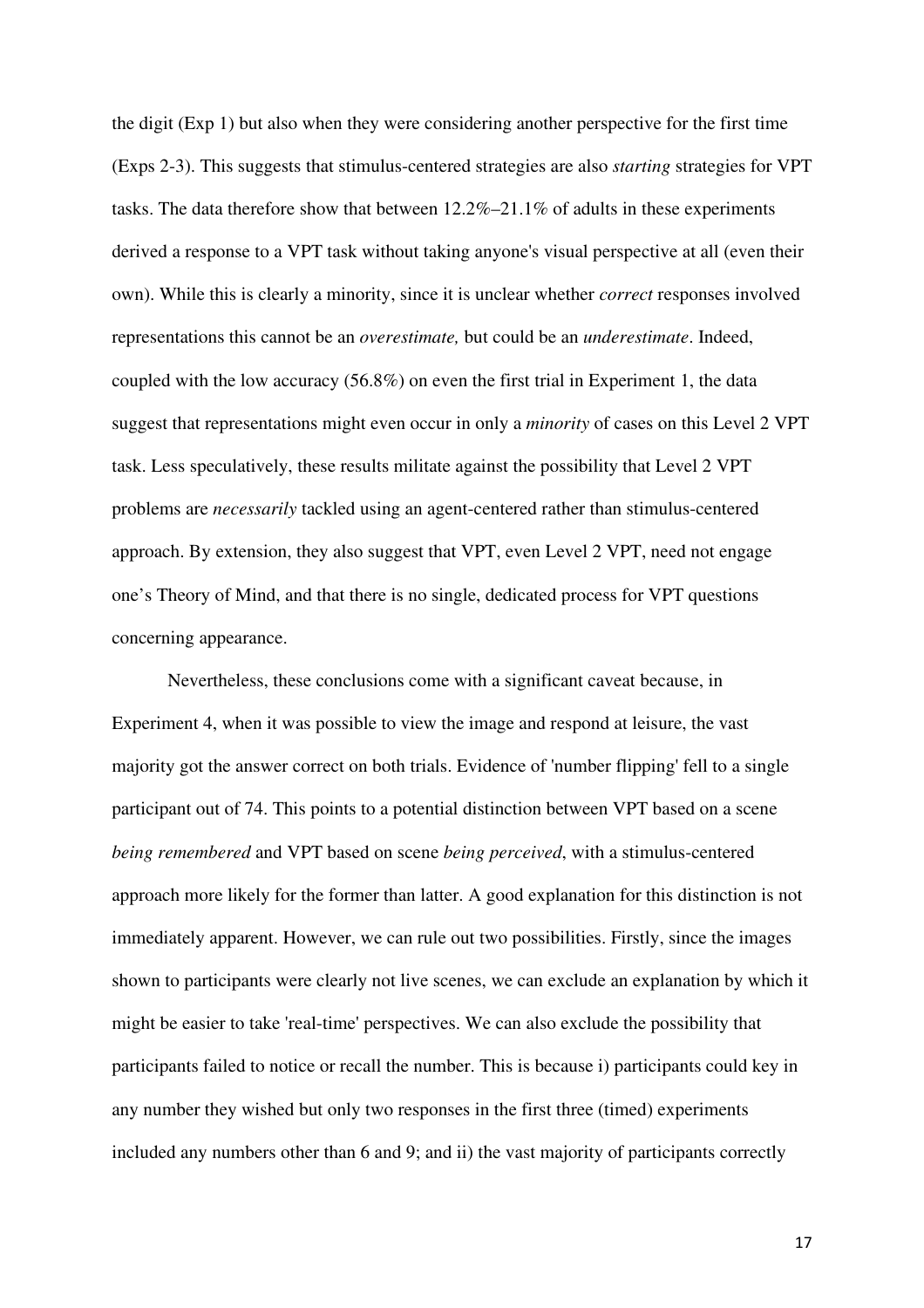recalled the precise number they saw when asked in Experiments 2 and 3. If we consider the present data alone, it would thus appear that we are left with two possibilities. First, it might be easier to come up with an accurate response to a VPT problem while the agent and the target stimulus are viewable. Second, it might be easier to come up with an accurate response to a VPT problem when an observer is under no time pressure.

However, a comparison of these results with those from another, similar study with abstract rather than alphanumeric stimuli seems to favour a third possibility. Recall from the Introduction that, in a series of previous experiments, participants were presented with an agent looking at two identical lines (Samuel et al., 2021). Results showed that adults often failed to judge that the closer of two identical lines would appear visually longer to an agent. Importantly, accuracy was no better if responses were made when both the agent and stimuli were viewable while making a response. This contrast is thus very similar to that between the present Experiments 1 and 4, with the exception that there was always a ten-second time limit in the other study, which was ample for the task at hand. However, in Experiment 1, Trial 1 of the present studies, 42% of participants gave an erroneous egocentric response, but in Experiment 4 this figure decreased to 16%. Additionally, evidence of stimulus-centered strategies in Trial 2 was almost non-existent. The instructions participants were given could not explain this difference, as they did not change between experiments. Instead, an explanation by which increasing the salience of the agent serves to facilitate perspective taking with specifically *alphanumeric* stimuli is the better candidate. We typically expect intentional agents to position themselves where they can comfortably read such characters, meaning that agents and characters typically predict each others' orientations. However, we do not have the same expectation for lines, shapes and other stimuli which have no intrinsic 'upright' orientation. We therefore speculate that the viewability of the agent while responding in Experiment 4 increased the salience of her positional cue, increasing accuracy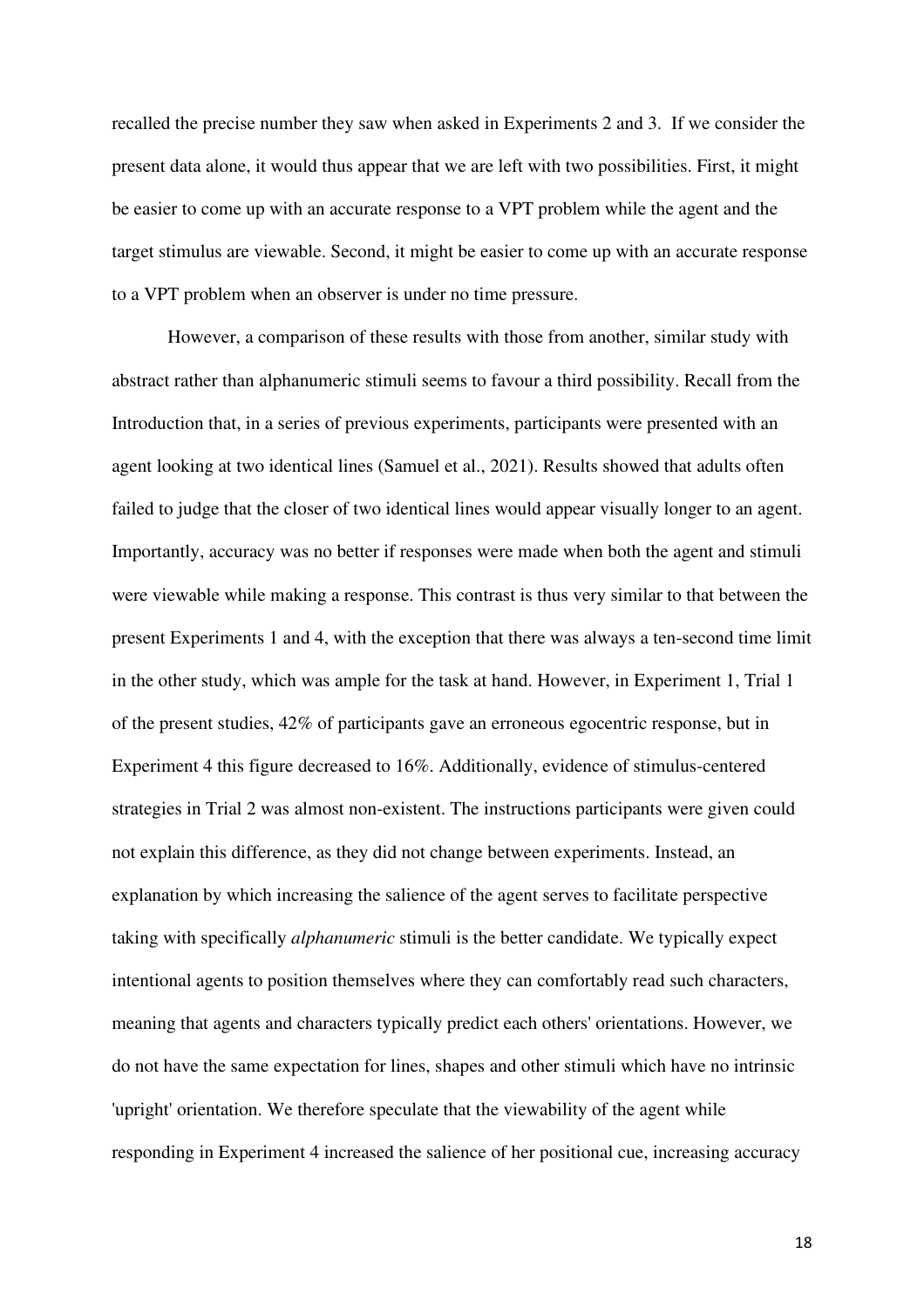and by extension decreasing egocentricity on Trial 1, and all but eliminating the use of stimulus-centered strategies on Trial 2.

It is interesting that the level of egocentricity found in Trial 1, Experiment 1, was higher than expected (42%). Although error rates from some VPT tasks with adults have been reported around this level (e.g., Apperly et al., 2010; Samuel et al., 2021; Wardlow, 2013; Wu & Keysar, 2007), it is unusual for studies with numbers as stimuli. We have just speculated that it is easier for participants to take other agents' perspectives of alphanumeric characters than abstract shapes, and thus it may appear that this result runs contrary to this hypothesis. There are however a number of reasons why direct comparisons between accuracy rates in Experiments 1-3 and accuracy rates in many other tasks in the literature is made difficult. Firstly, the agent and stimulus here were almost certainly *less* salient than in most other VPT studies in the literature because they were presented for three seconds alone and were inaccessible while responding. This is relatively unusual for VPT tasks, which usually test participants while the relevant scene is being viewed (Apperly et al., 2010; Michelon & Zacks, 2006; Wardlow, 2013; Wu & Keysar, 2007), with some exceptions (Samuel, Frohnwieser, Lurz, & Clayton, 2020; Samuel et al., 2021). Secondly, participants did not know what they were going to be asked to do until the picture had disappeared. Again, this is different from the majority of explicit VPT tasks, in which participants are given prior instructions to take an agent's perspective, and therefore what to attend to. Thirdly, participants in our experiments saw a total of two trials, and in Experiments 2 and 3 only one of these required perspective taking. Other VPT paradigms often employ multiple trials (Samuel, Cole, et al., 2020; Samuel et al., 2019; Surtees et al., 2013a, 2013b; Surtees et al., 2012). More important for our argument about the importance of salience is therefore the *internal* comparison between Experiments 1 and 4.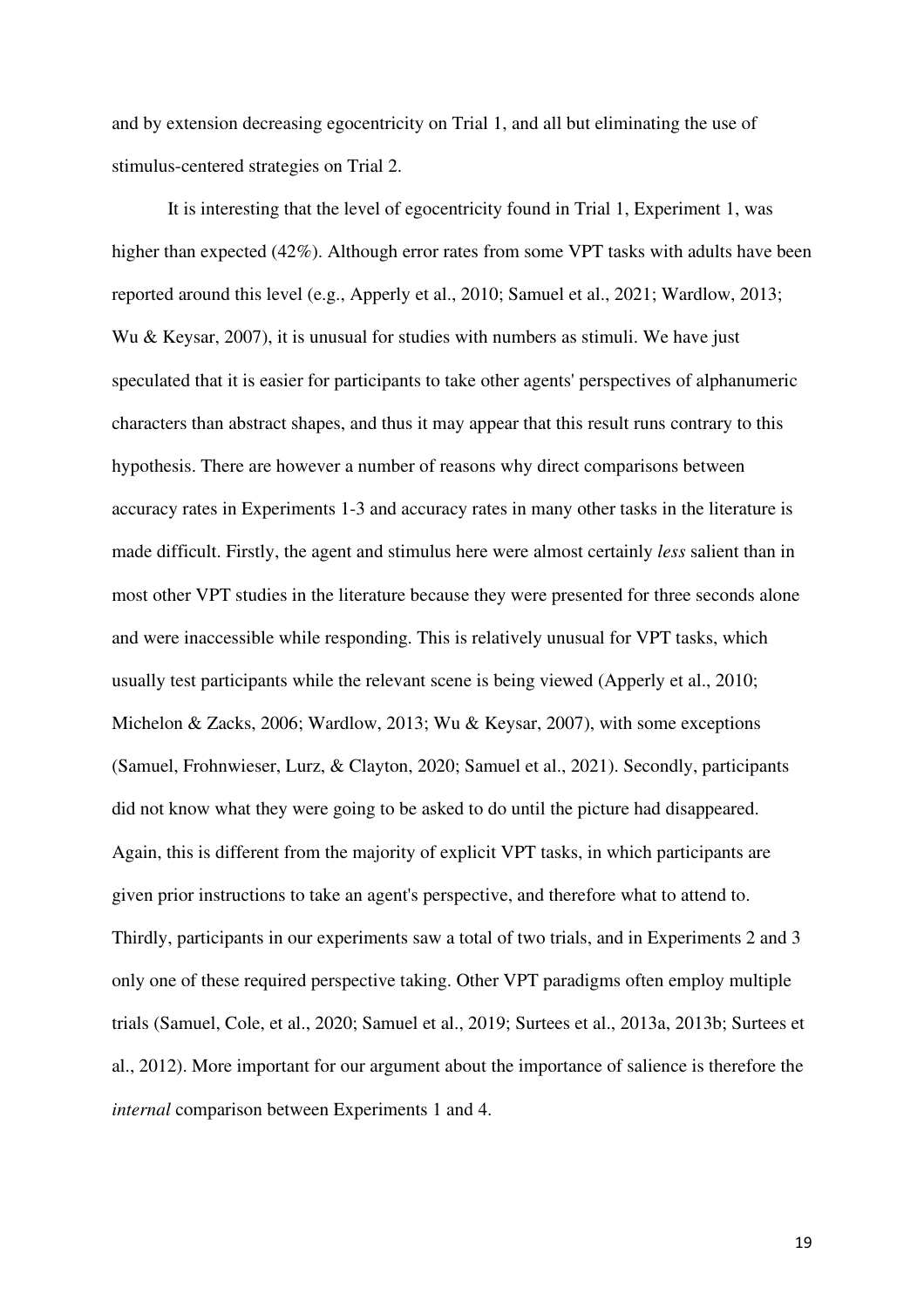In conclusion, we found that adults sometimes (as a minimum, approx. 12-21% of the time) apply a stimulus-centered strategy to a VPT task, one which does not comply with a definition of a representation as being agent-centered. However, this finding was limited to instances where the agent and stimulus were not visible at the time of responding. When they *were* visible, accuracy was very high and evidence for this strategy almost disappeared. Our findings therefore suggest that adults sometimes come up with answers to some VPT problems without representing, either accurately *or* inaccurately, another agent's visual perspective. *Which* problems may depend on task-specific factors such as the salience of the agent and the type of stimulus being viewed.

## **Acknowledgements:** None

**Authors' note:** All data are available in the supplemental materials. Materials will be published on the OSF. Details of pre-registrations can be found here: https://osf.io/a3hfn (Experiment 1); https://osf.io/mf9tc (Experiment 2); https://osf.io/8seqt (Experiment 3). **Disclosure of interest:** The authors report no conflicts of interest.

### **References**

- Apperly, I. A., & Butterfill, S. A. (2009). Do humans have two systems to track beliefs and belief-like states? *Psychological review, 116*(4), 953.
- Apperly, I. A., Carroll, D. J., Samson, D., Humphreys, G. W., Qureshi, A., & Moffitt, G. (2010). Why are there limits on theory of mind use? Evidence from adults' ability to follow instructions from an ignorant speaker. *Quarterly Journal of Experimental Psychology, 63*(6), 1201-1217.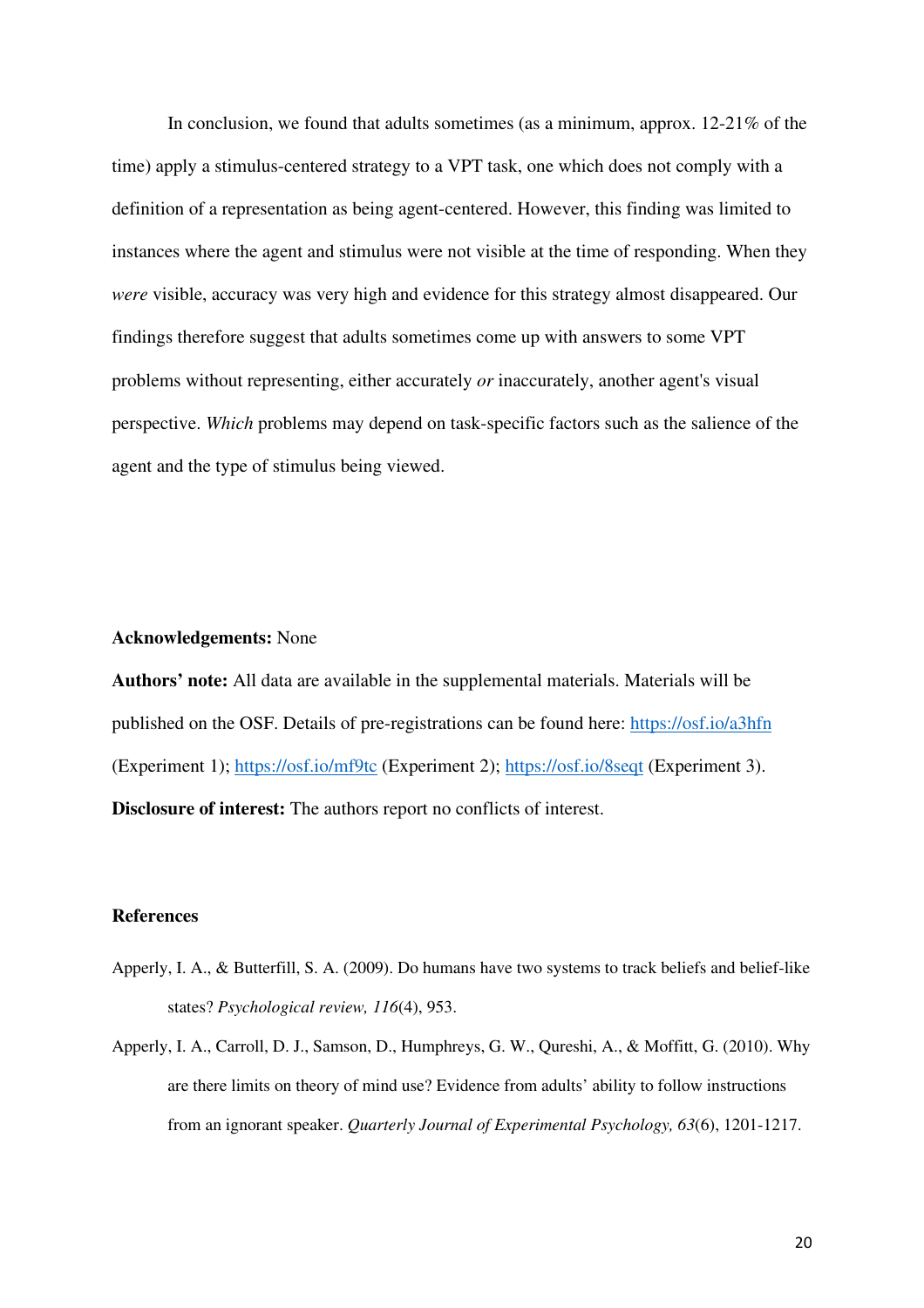- Baron-Cohen, S. (2002). The extreme male brain theory of autism. *Trends in cognitive sciences, 6*(6), 248-254.
- Brown-Schmidt, S., Gunlogson, C., & Tanenhaus, M. K. (2008). Addressees distinguish shared from private information when interpreting questions during interactive conversation. *Cognition, 107*(3), 1122-1134.
- Butterfill, S. A., & Apperly, I. A. (2013). How to construct a minimal theory of mind. *Mind & Language, 28*(5), 606-637.
- Clark, H. H., & Brennan, S. E. (1991). Grounding in communication. *Perspectives on socially shared cognition, 13*(1991), 127-149.
- Cole, G. G., & Millett, A. C. (2019). The closing of the theory of mind: A critique of perspectivetaking. *Psychonomic bulletin & review*, 1-16.
- Cole, G. G., Millett, A. C., Samuel, S., & Eacott, M. J. (2020). Perspective taking: In search of a theory. *Vision, 4*(2), 30.
- Ferguson, H. J., Apperly, I., & Cane, J. E. (2017). Eye tracking reveals the cost of switching between self and other perspectives in a visual perspective-taking task. *Quarterly Journal of Experimental Psychology, 70*(8), 1646-1660.
- Flavell, J. H., Everett, B. A., Croft, K., & Flavell, E. R. (1981). Young children's knowledge about visual perception: Further evidence for the Level 1–Level 2 distinction. *Developmental psychology, 17*(1), 99-103.
- Kessler, K., & Wang, H. (2012). Spatial perspective taking is an embodied process, but not for everyone in the same way: differences predicted by sex and social skills score. *Spatial Cognition & Computation, 12*(2-3), 133-158.
- Linde, C., & Labov, W. (1975). Spatial networks as a site for the study of language and thought. *Language*, 924-939.
- Lurz, R. (2009). If chimpanzees are mindreaders, could behavioral science tell? Toward a solution of the logical problem. *Philosophical Psychology, 22*(3), 305-328.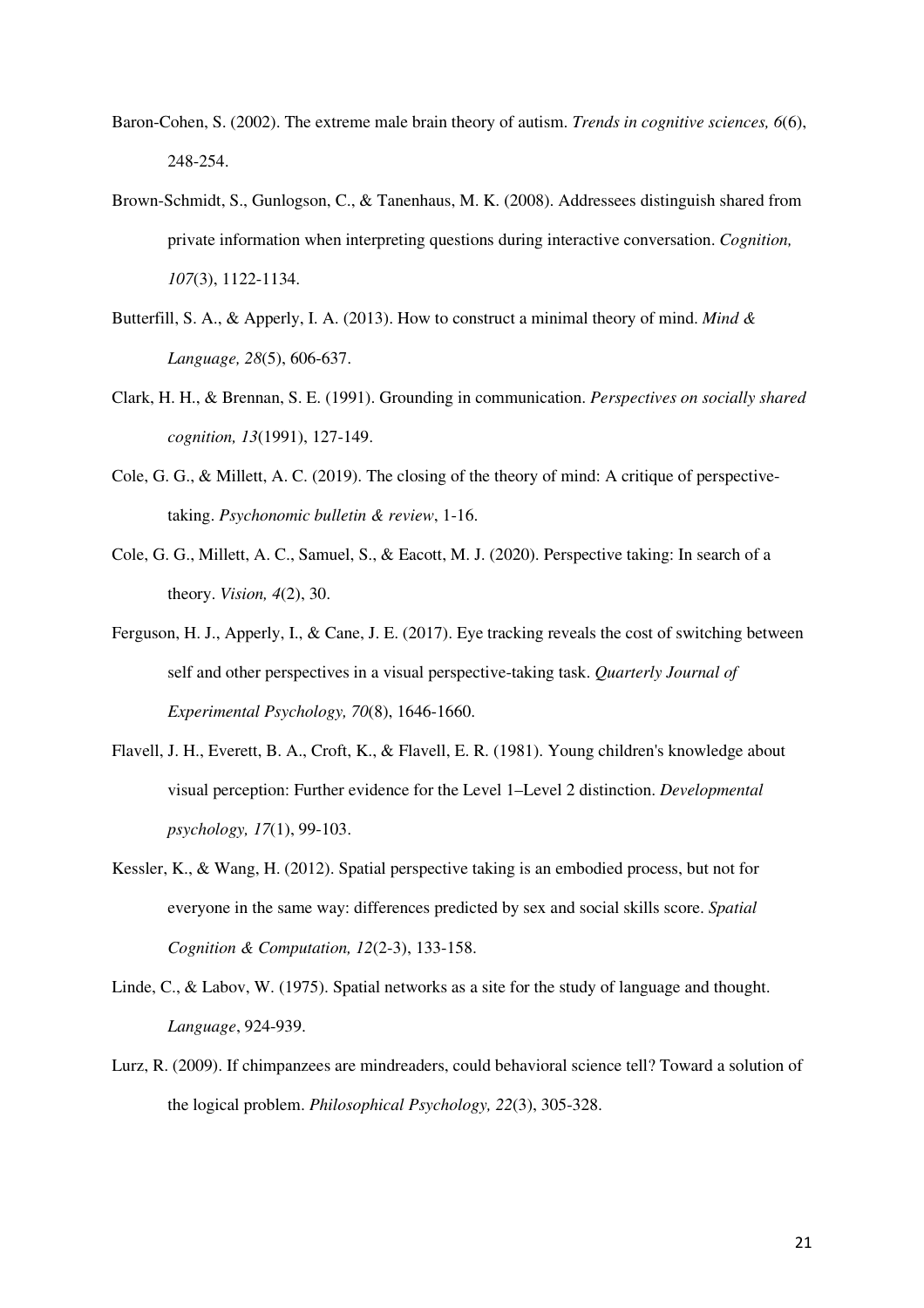- Masangkay, Z. S., McCluskey, K. A., McIntyre, C. W., Sims-Knight, J., Vaughn, B. E., & Flavell, J. H. (1974). The early development of inferences about the visual percepts of others. *Child Development*, 357-366.
- Michelon, P., & Zacks, J. M. (2006). Two kinds of visual perspective taking. *Perception & Psychophysics, 68*(2), 327-337.

Piaget, J., & Inhelder, B. (1956). *The child's concept of space*: Routledge & Paul.

- Premack, D., & Woodruff, G. (1978). Does the chimpanzee have a theory of mind? *Behavioral and brain sciences, 1*(4), 515-526.
- Samson, D., Apperly, I. A., Braithwaite, J. J., Andrews, B. J., & Bodley Scott, S. E. (2010). Seeing it their way: evidence for rapid and involuntary computation of what other people see. *Journal of Experimental Psychology: Human Perception and Performance, 36*(5), 1255-1266.
- Samuel, S., Cole, G. G., & Eacott, M. J. (2020). Two independent sources of difficulty in perspectivetaking/theory of mind tasks. *Psychonomic bulletin & review*, 1-7.
- Samuel, S., Frohnwieser, A., Lurz, R., & Clayton, N. (2020). Reduced egocentric bias when perspective-taking compared to working from rules. *Quarterly Journal of Experimental Psychology*.
- Samuel, S., Hagspiel, K., Eacott, M. J., & Cole, G. G. (2021). Visual perspective-taking and imagelike representations: We don't see it. *Cognition, 210*.
- Samuel, S., Legg, E., Manchester, C., Lurz, R., & Clayton, N. (2019). Where was I? Taking alternative visual perspectives can make us (briefly) misplace our own. *Quarterly journal of experimental psychology (2006)*, 1747021819881097.
- Santiesteban, I., Shah, P., White, S., Bird, G., & Heyes, C. (2015). Mentalizing or submentalizing in a communication task? Evidence from autism and a camera control. *Psychonomic bulletin & review, 22*(3), 844-849.
- Surtees, A., Apperly, I., & Samson, D. (2013a). Similarities and differences in visual and spatial perspective-taking processes. *Cognition, 129*(2), 426-438.
- Surtees, A., Apperly, I., & Samson, D. (2013b). The use of embodied self-rotation for visual and spatial perspective-taking. *Frontiers in human neuroscience, 7*, 698.